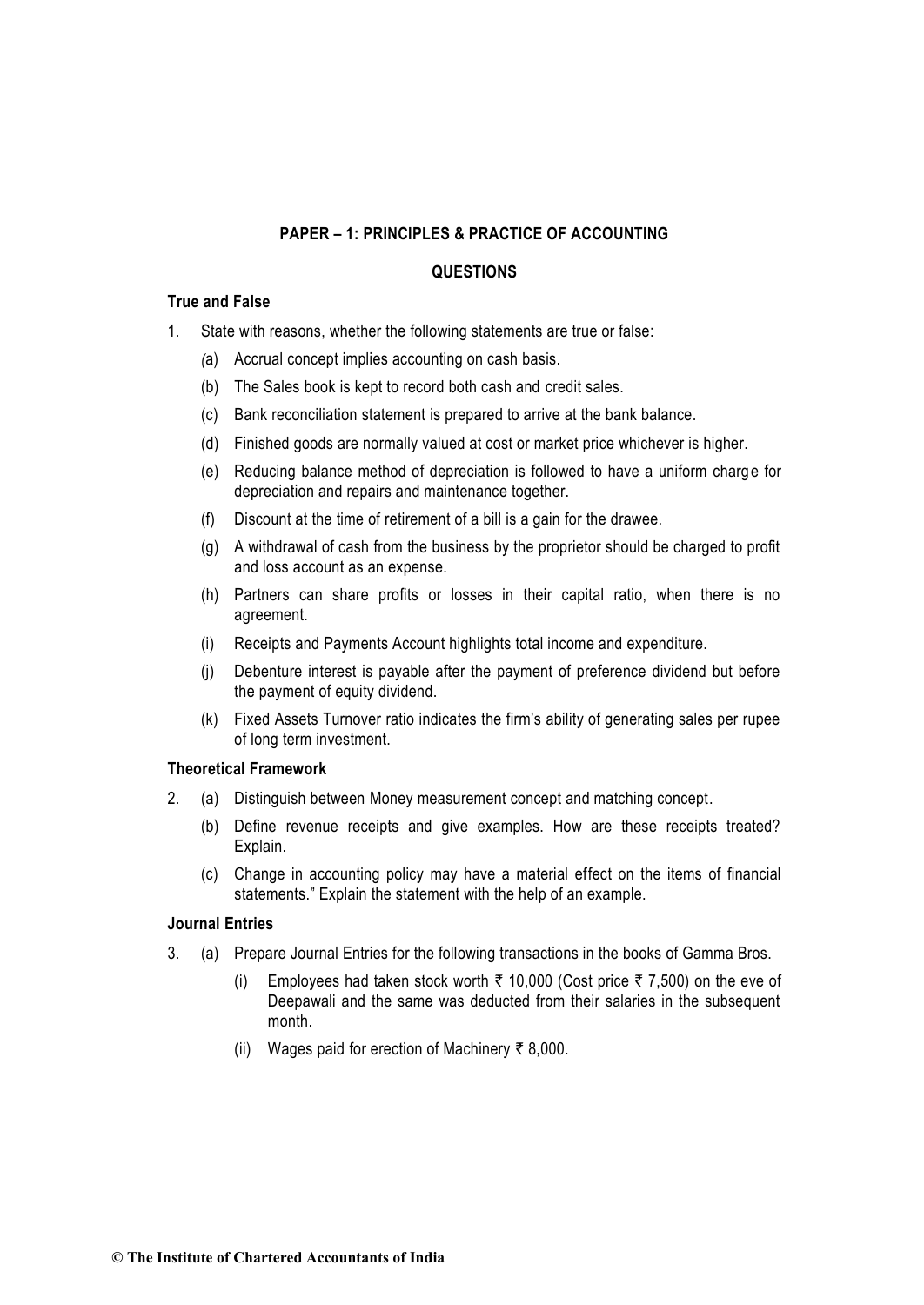- (iii) Income tax liability of proprietor  $\bar{\tau}$  1,700 was paid out of petty cash.
- (iv) Purchase of goods from Naveen of the list price of  $\bar{\tau}$  2,000. He allowed 10% trade discount,  $\bar{\tau}$  50 cash discount was also allowed for quick payment.

#### **Capital or revenue expenditure**

- (b) Classify the following expenditures as capital or revenue expenditure:
	- (i) Amount spent on making a few more exists in a Cinema Hall to comply with Government orders.
	- (ii) Travelling expenses of the directors for trips abroad for purchase of capital assets.
	- (iii) Amount spent to reduce working expenses.
	- (iv) Amount paid for removal of stock to a new site.
	- (v) Cost of repairs on second-hand car purchased to bring it into working condition.

## **Cash book**

4. (a) Prepare a Triple Column Cash Book from the following transactions and bring down the balance for the start of next month:

| 2017 |    |                                          | ₹      |
|------|----|------------------------------------------|--------|
| Nov. | 1  | Cash in hand                             | 3,000  |
|      | 1  | Cash at bank                             | 12,000 |
|      | 2  | Paid into bank                           | 1,000  |
|      | 5  | Bought furniture and issued cheque       | 1,500  |
|      | 8  | Purchased goods for cash                 | 500    |
|      | 12 | Received cash from Mohan                 | 980    |
|      |    | Discount allowed to him                  | 20     |
|      | 14 | Cash sales                               | 5,000  |
|      | 16 | Paid to Amar by cheque                   | 1,450  |
|      |    | Discount received                        | 50     |
|      | 19 | Paid into Bank                           | 500    |
|      | 23 | Withdrawn from Bank for Private expenses | 600    |
|      | 24 | Received cheque from Parul               | 1,430  |
|      |    | Allowed him discount                     | 20     |
|      |    |                                          |        |

26 Deposited Parul's cheque into Bank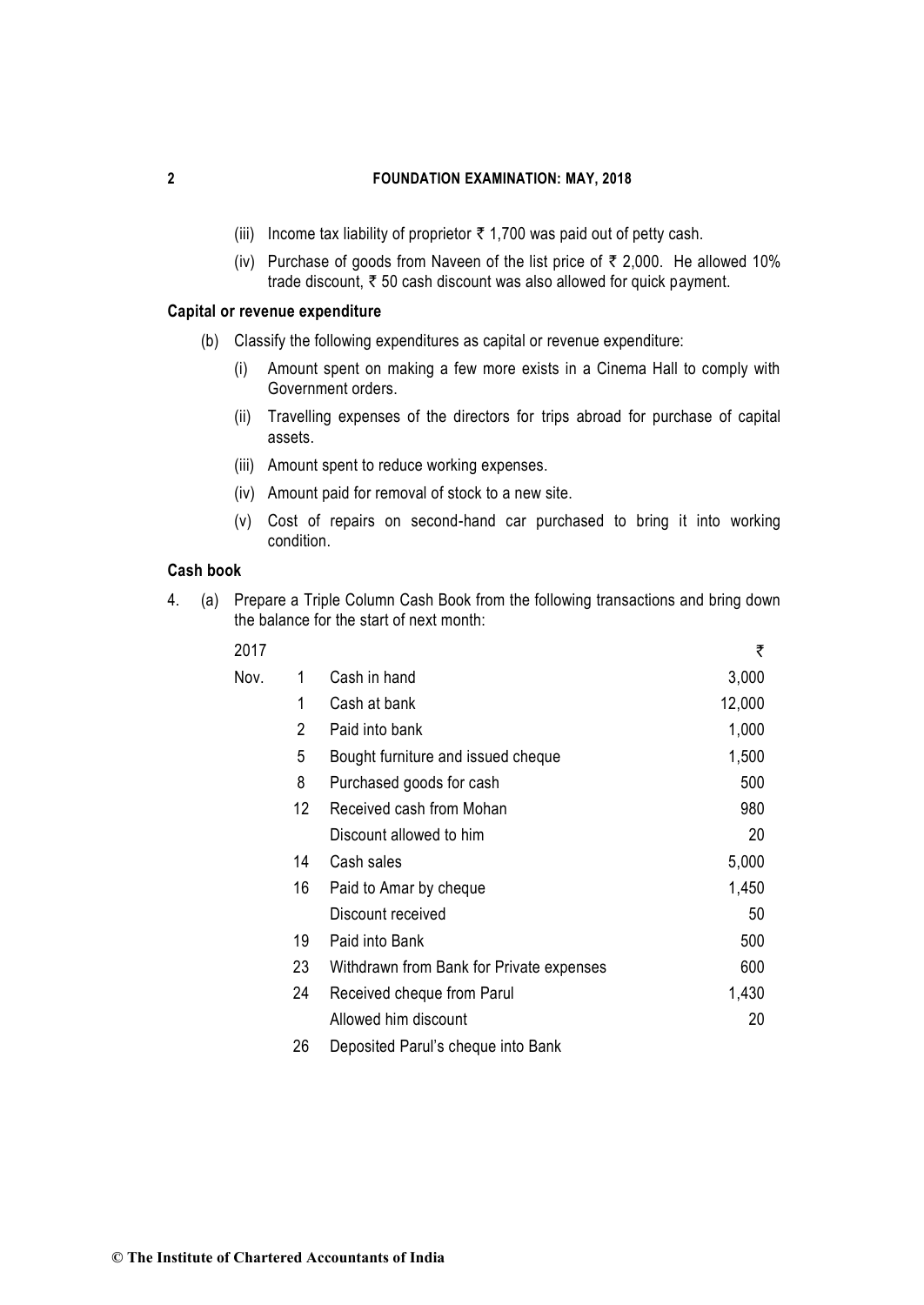| 28 | Withdrew cash from Bank for Office use | 2,000 |
|----|----------------------------------------|-------|
|----|----------------------------------------|-------|

30 Paid rent by cheque 800

#### **Rectification of errors**

- (b) The following errors were committed by the Accountant of Geete Dye-Chem.
	- (i) Credit sale of  $\bar{\tau}$  400 to Trivedi & Co. was posted to the credit of their account.
	- (ii) Purchase of  $\bar{\tau}$  420 from Mantri & Co. passed through Sales Day Book as  $\bar{\tau}$  240

How would you rectify the errors assuming that :

- (a) they were detected before preparation of Trial Balance.
- (b) they were detected after preparation of Trial Balance but before preparing Final Accounts, the difference was taken to Suspense A/c.
- (c) they were detected after preparing Final Accounts.

#### **Bank Reconciliation Statement**

- 5. The Cash-book of M/s ABC shows  $\bar{\tau}$  27,570 as the balance at Bank as on 31st March, 2017. But this does not agree with balance as per the Bank Statement. On scrutiny following discrepancies were found:
	- (i) Subsidy  $\bar{\tau}$  10,250 received from the government directly by the bank, but not advised to the company.
	- (ii) On 15<sup>th</sup> March, 2017 the payments side of the Cash-book was under cast by  $\bar{\tau}$  350.
	- (iii) On 20<sup>th</sup> March, 2017 the debit balance of  $\bar{\tau}$  2,156 as on the previous day, was brought forward as credit balance in Cash-book.
	- (iv) A customer of the M/s ABC, who received a cash discount of 5% on his account of ₹ 2,000, paid to M/s ABC a cheque on 24<sup>th</sup> March, 2017. The cashier erroneously entered the gross amount in the Cash-Book.
	- (v) On 10<sup>th</sup> March, 2017 a bill for  $\bar{\tau}$  5,700 was discounted from the bank, entered in Cash-book, but proceeds credited in Bank Statement amounted to  $\bar{\tau}$  5,500 only.
	- (vi) A cheque issued amounting to  $\bar{\tau}$  1,725 returned marked 'out of date'. No entry made in Cash-book.
	- (vii) Insurance premium  $\bar{\tau}$  756 paid directly by bank under a standing order. No entry made in cash-book.
	- (viii) A bill receivable for  $\bar{\tau}$  1,530 discounted for  $\bar{\tau}$  1,500 with the bank had been dishonoured on 30<sup>th</sup> March, 2017, but advice was received on 1<sup>st</sup> April, 2017.
	- (ix) Bank recorded a Cash deposit of  $\bar{\tau}$  1,550 as  $\bar{\tau}$  1,505.

Prepare Bank Reconciliation Statement on 31st March, 2017.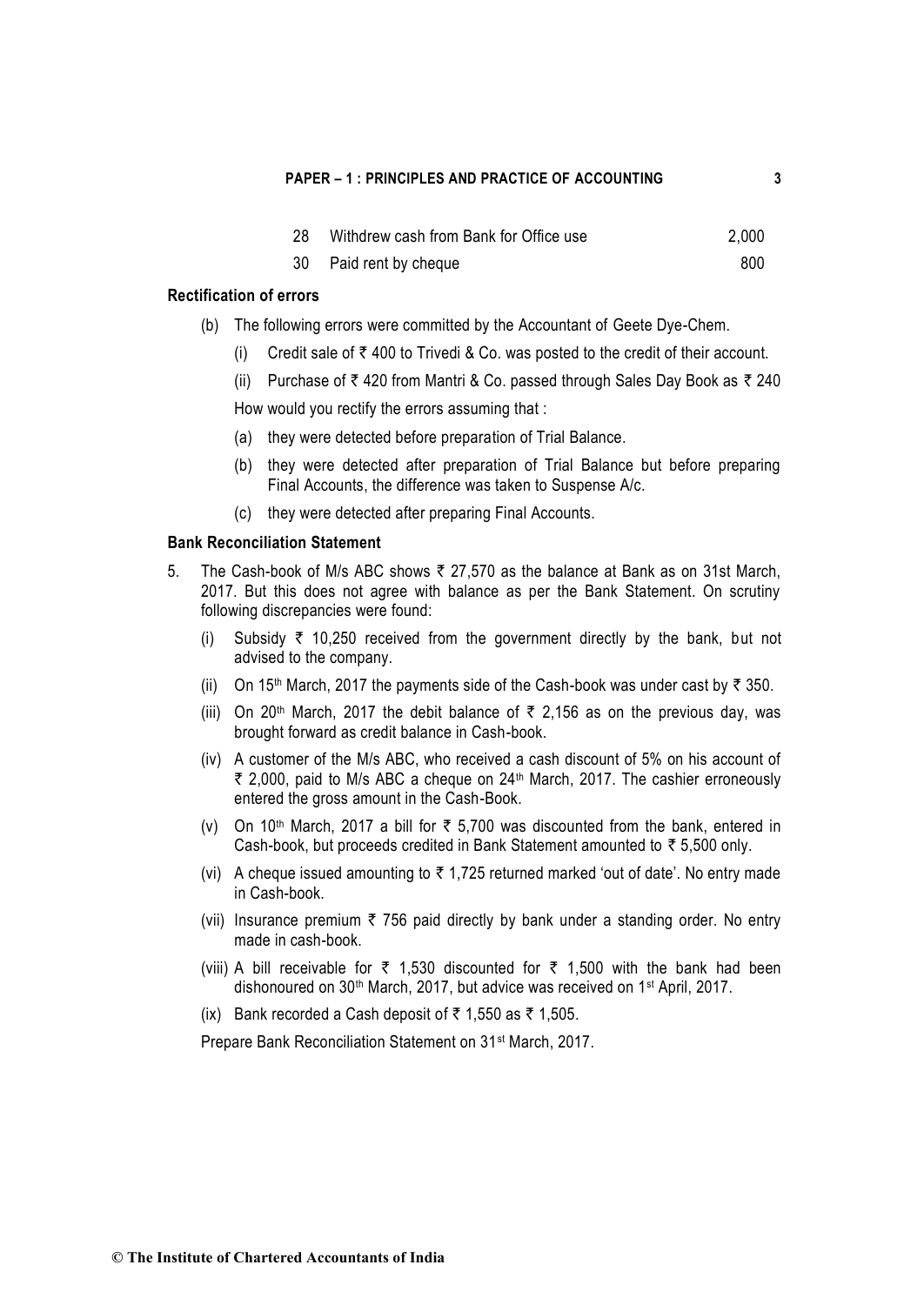### **Inventories**

6. Closing stock is valued by XYZ Stores on generally accepted accounting principles.

Stock taking for the year ended 31<sup>st</sup> March, 2017 was completed by 10<sup>th</sup> April, 2017, the valuation of which showed a stock figure of  $\bar{\tau}$  1,67,500 at cost as on the completion date. After the end of the accounting year and till the date of completion of stock taking, sales for the next year were made for  $\bar{\tau}$  6,875, profit margin being 33.33 percent on cost. Purchases for the next year included in the stock amounted to  $\bar{\tau}$  9,000 at cost less trade discount 10 percent. During this period, goods were added to stock of the mark up price of  $\bar{\tau}$  300 in respect of sales returns. After stock taking it was found that there were certain very old slow moving items costing  $\bar{\tau}$  1,125 which should be taken at  $\bar{\tau}$  525 to ensure disposal to an interested customer. Due to heavy floods, certain goods costing  $\bar{\tau}$  1,550 were received from the supplier beyond the delivery date of customer. As a result, the customer refused to take delivery and net realizable value of the goods was estimated to be  $\overline{\xi}$  1,250 on 31<sup>st</sup> March, 2017.

You are required to calculate the value of stock for inclusion in the final accounts for the year ended 31st March, 2017.

### **Concept and Accounting of Depreciation**

7. The M/s LG Transport purchased 10 trucks at  $\bar{\tau}$  45,00,000 each on 1st April 2014. On October 1st, 2016, one of the trucks is involved in an accident and is completely destroyed and  $\bar{\tau}$  27,00,000 is received from the insurance in full settlement. On the same date, another truck is purchased by the company for the sum of  $\bar{\tau}$  50,00,000. The company write off 20% on the original cost per annum. The company observe the calendar year as its financial year.

You are required to prepare the motor truck account for two year ending 31 Dec, 2017.

#### **Bill of exchange**

8. Mr. B accepted a bill for  $\overline{\zeta}$  10,000 drawn on him by Mr. A on 1<sup>st</sup> August, 2017 for 3 months. This was for the amount which B owed to A. On the same date Mr. A got the bill discounted at his bank for  $\bar{\tau}$  9.800.

On the due date, B approached A for renewal of the bill. Mr. A agreed on condition that  $\bar{\tau}$  2,000 be paid immediately along with interest on the remaining amount at 12% p.a. for 3 months and that for the remaining balance B should accept a new bill for 3 months. These arrangements were carried through. On 31<sup>st</sup> December, 2017, B became insolvent and his estate paid 40%.

Prepare Journal Entries in the books of Mr. A

#### **Consignment**

9. (a) Mr. A of Assam sent on 18th February, 2017 a consignment of 1,000 DVD players to B of Bengal costing  $\bar{\tau}$  100 each. Expenses of  $\bar{\tau}$  1,500 were met by the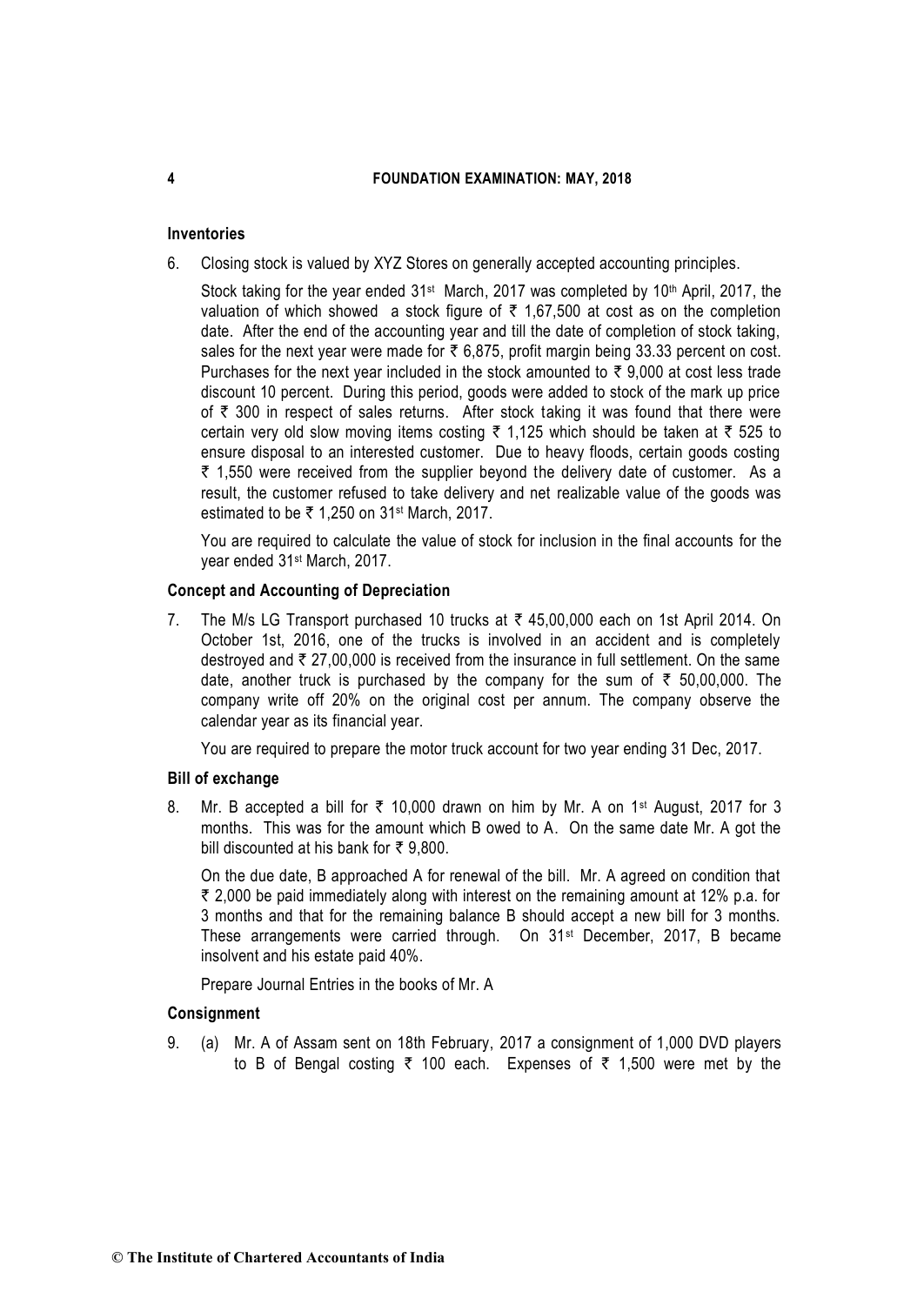consignor. B spent  $\bar{\tau}$  3,000 for clearance and selling expenses were  $\bar{\tau}$  20 per DVD player.

B sold on 15th March, 2017, 600 DVD players  $@ \t{7} 160$  per DVD player and again on 20th May, 2017, 300 DVD players  $@ \bar{\tau}$  170 each.

B is entitled to a commission of  $\bar{\tau}$  25 per DVD player sold plus  $\frac{1}{4}$  of the amount by which the gross sale proceeds less total commission thereon exceeded a sum calculated  $\omega \neq 125$  per DVD player sold. B sent the amount due to A on 30th June, 2017.

You are required to prepare the consignment account and B's account in the books of A.

## **Sales of goods on approval or return basis**

(b) X supplied goods on sale or return basis to customers, the particulars of which are as under:

| Date of dispatch | Party's name | Amount ₹ Remarks |                                               |
|------------------|--------------|------------------|-----------------------------------------------|
| 10.12.2017       | M/s ABC Co.  | 10.000           | No information till 31.12.2017                |
| 12.12.2017       | M/s DEF Co   | 15.000           | Returned on 16.12.2017                        |
| 15.12.2017       | M/s GHI Co   | 12,000           | Goods worth ₹ 2,000 returned on<br>20.12.2017 |
| 20.12.2017       | M/s DEF Co   | 16.000           | Goods Retained on 24.12.2017                  |
| 25.12.2017       | M/s ABC Co   | 11.000           | Good Retained on 28.12.2017                   |
| 30.12.2017       | M/s GHI Co   | 13.000           | No information till 31.12.2017                |

Goods are to be returned within 15 days from the dispatch, failing which it will be treated as sales. The books of 'X' are closed on the 31st December, 2017.

Prepare the following account in the books of 'X'.

Goods on "sales or return, sold and returned day books".

Goods on sales or return total account.

## **Joint venture**

10. (a) Mr. H and Mr. S entered into a joint venture to buy and sell Computer monitors on 1st August, 2017.

> On 1.8.2017 H sent a draft for  $\overline{z}$  5.00.000 in favour of S and on 5.8.2017 S purchased 250 Monitors at a cost of  $\bar{\tau}$  4,000 each. The monitors were sent to Mr. H by Truck under 'freight to pay' for ` 8,000 and were cleared by him on 12.08.2017.

H effected sales in the following manner: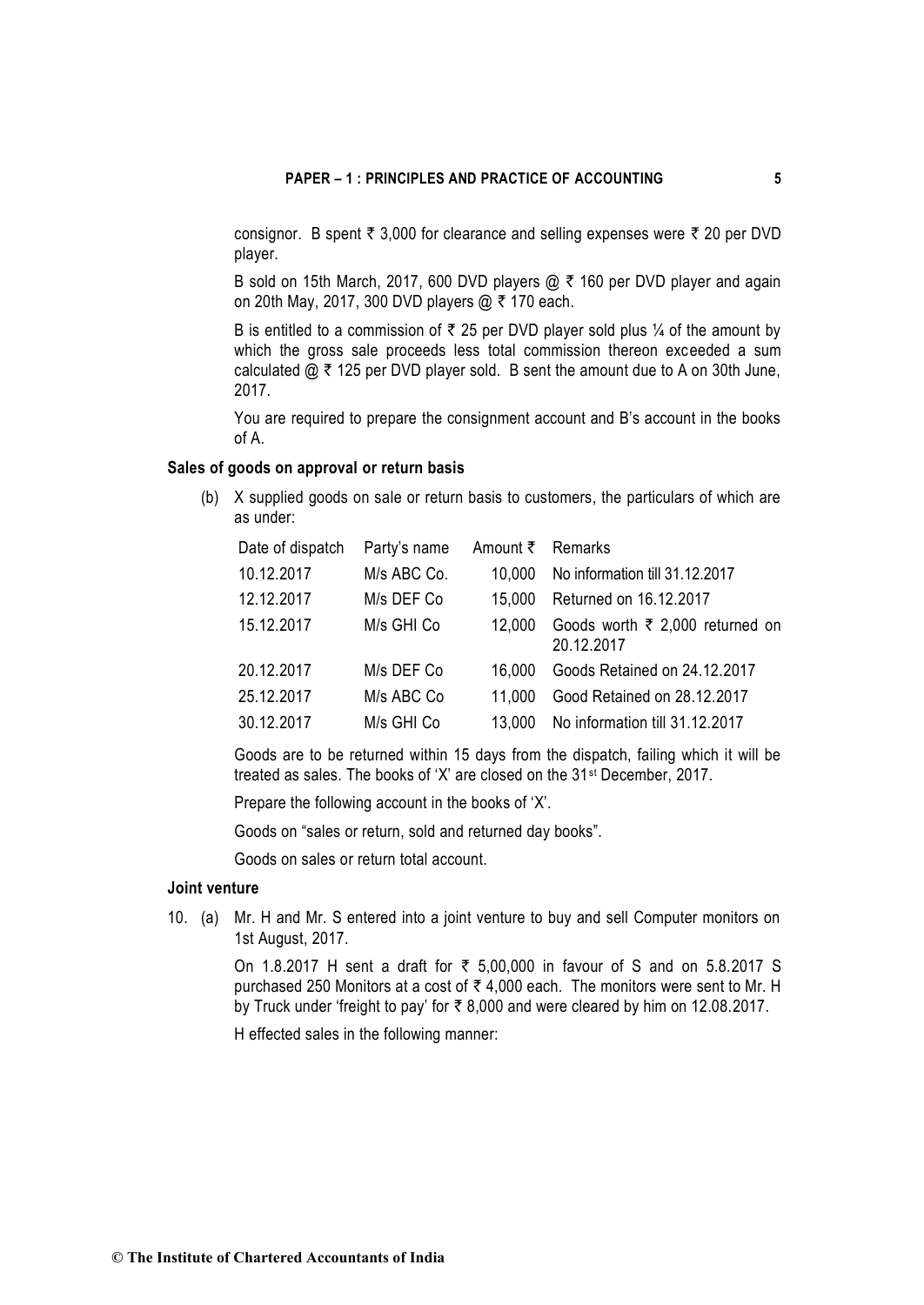| Date       | Nos. of units | Sale price per unit $(\bar{\tau})$ | Discount on sales price |
|------------|---------------|------------------------------------|-------------------------|
| 13.08.2017 | 50            | 4.700                              | 400 per unit            |
| 30.09.2017 | 100           | 5.000                              | 10%                     |
| 30.10.2017 | 100           | 4.600                              | 5%                      |

On 15.11.2017, Mr. H settled the account by sending a draft in favour of Mr. S. Profits being shared equally. S does not maintain any books. You are required to prepare in H's books:

- (i) Joint venture with Mr. S Account; and
- (ii) Memorandum Joint Venture Account.

## **Royalty**

(b) A grants a mine on lease to B on 31.3.13 a royalty of  $\bar{\tau}$  2 per tonne of the coal produced. The following is the quantum of output for each year :

For the year ended 31stMarch, 2014 6,000 tonnes

|  | 2015 6,400 tonnes  |
|--|--------------------|
|  | 2016 8,000 tonnes  |
|  | 2017 10,000 tonnes |

The minimum rent is fixed at  $\bar{\tau}$  14,000 and short-workings recoupment is allowable throughout the period of lease.

You are required to calculate the amount of royalty payable for the years ended 31<sup>st</sup> March, 2014, 2015, 2016 and 2017.

## **Average Due Date**

11. (a) Calculate average due date from the following information:

| Date of bill                | Term     | Amount $(\bar{\tau})$ |
|-----------------------------|----------|-----------------------|
| 1st March, 2017             | 2 months | 4,000                 |
| 10th March, 2017            | 3 months | 3,000                 |
| 5 <sup>th</sup> April, 2017 | 2 months | 2,000                 |
| 23rd April, 2017            | 1 months | 3,750                 |
| 10th May, 2017              | 2 months | 5,000                 |

#### **Account current**

(b) Mr. A owed  $\bar{\tau}$  4,000 on 1st January, 2016 to Mr. X. The following transactions took place between them. It is agreed between the parties that interest @ 10% p.a. is to be calculated on all transactions.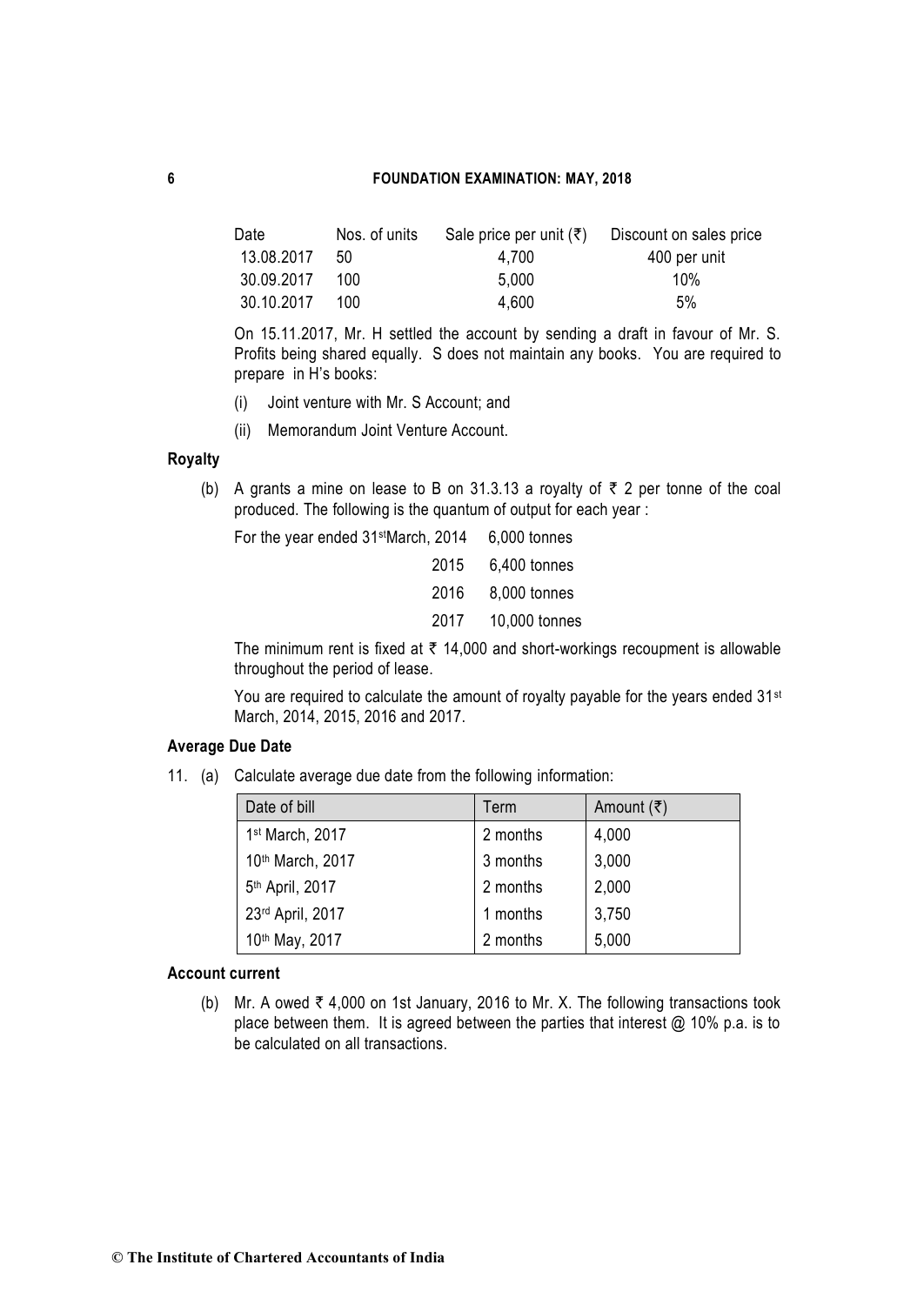| 15 January, 2016 Mr. X sold goods to Mr. A                           | 2,230 |
|----------------------------------------------------------------------|-------|
| 29 January, 2016 Mr. X bought goods from Mr. A                       | 1,200 |
| 10 February, 2016 Mr. A paid cash to Mr. X                           | 1,000 |
| 13 March, 2016 Mr. A accepted a bill drawn by Mr. X for one<br>month | 2,000 |

They agree to settle their complete accounts by one single payment on 15th March, 2016.

Prepare Mr. A in Account Current with Mr. X and ascertain the amount to be paid. Ignore days of grace.

## **Final accounts and Rectification of entries**

12 The following are the balances as at 31st March, 2017 extracted from the books of Mr. XYZ.

|                               | ₹        |                                | ₹        |
|-------------------------------|----------|--------------------------------|----------|
| <b>Plant and Machinery</b>    | 19,550   | Bad debts recovered            | 450      |
| <b>Furniture and Fittings</b> | 10,250   | <b>Salaries</b>                | 22,550   |
| <b>Bank Overdraft</b>         | 80,000   | Salaries payable               | 2,450    |
| Capital Account               | 65,000   | Prepaid rent                   | 300      |
| Drawings                      | 8,000    | Rent                           | 4,300    |
| <b>Purchases</b>              | 1,60,000 | Carriage inward                | 1,125    |
| <b>Opening Stock</b>          | 32,250   | Carriage outward               | 1,350    |
| Wages                         | 12,165   | Sales                          | 2,15,300 |
| Provision for doubtful debts  | 3,200    | <b>Advertisement Expenses</b>  | 3,350    |
| Provision for Discount on     |          | <b>Printing and Stationery</b> | 1,250    |
| debtors                       | 1,375    | Cash in hand                   | 1,450    |
| <b>Sundry Debtors</b>         | 1,20,000 | Cash at bank                   | 3,125    |
| <b>Sundry Creditors</b>       | 47,500   | Office Expenses                | 10,160   |
| <b>Bad debts</b>              | 1,100    | Interest paid on loan          | 3,000    |

Additional Information:

- 1. Purchases include sales return of  $\bar{\tau}$  2,575 and sales include purchases return of ₹ 1,725.
- 2. Goods withdrawn by Mr. XYZ for own consumption  $\bar{\tau}$  3,500 included in purchases.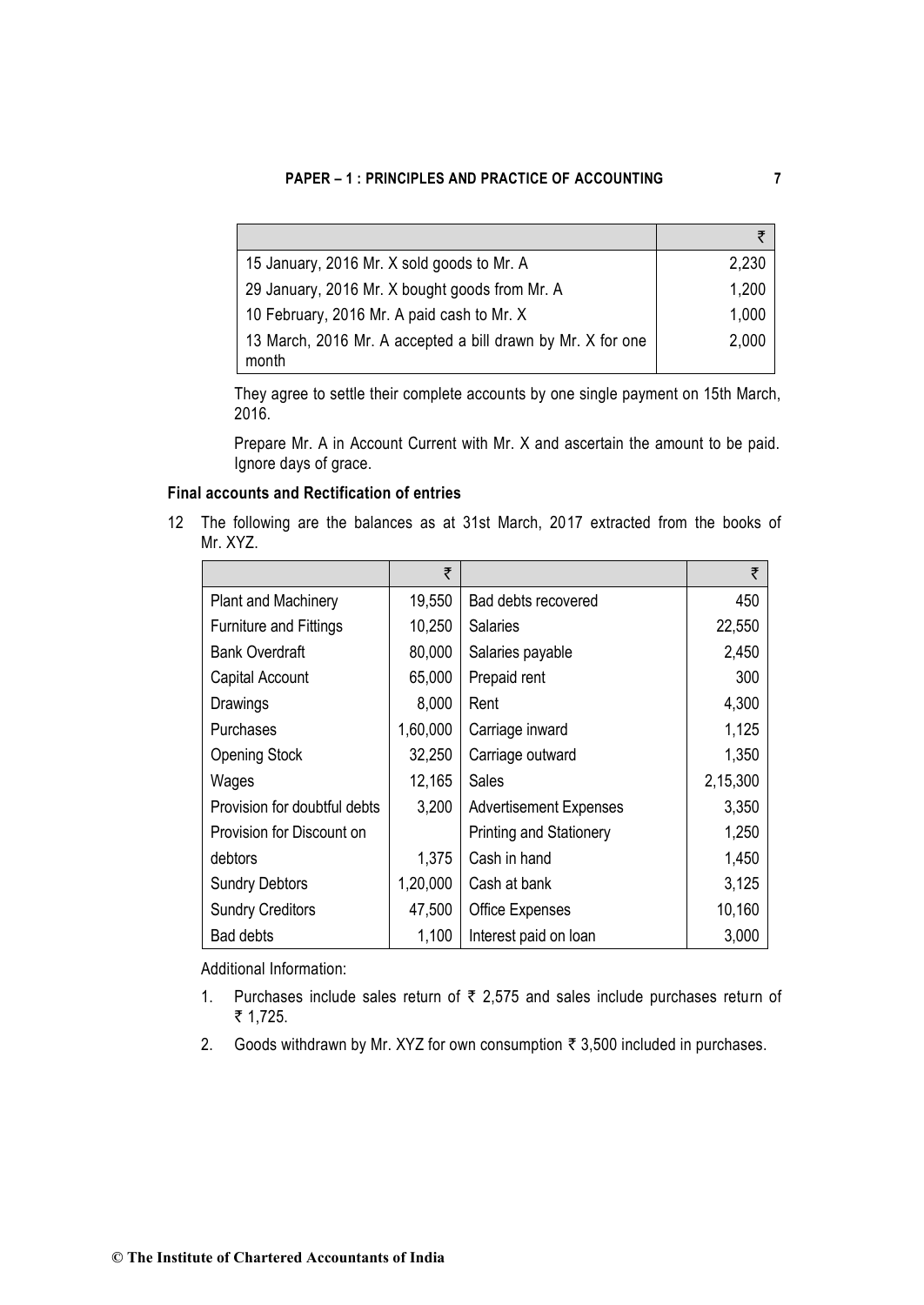- 3. Wages paid in the month of April for installation of plant and machinery amounting to  $\bar{\tau}$  450 were included in wages account.
- 4. Free samples distributed for publicity costing  $\bar{\tau}$  825.
- 5. Create a provision for doubtful debts @ 5% and provision for discount on debtors @ 2.5%.
- 6. Depreciation is to be provided on plant and machinery  $@$  15% p.a. and on furniture and fittings @ 10% p.a.
- 7. Bank overdraft is secured against hypothecation of stock. Bank overdraft outstanding as on 31.3.2017 has been considered as 80% of real value of stock (deducting 20% as margin) and after adjusting the marginal value 80% of the same has been allowed to draw as an overdraft.

Prepare a Trading and Profit and Loss Account for the year ended 31st March, 2017, and a Balance Sheet as on that date. Also show the rectification entries.

#### **Partnership Accounts**

#### **Profit and Loss Appropriation Account**

13. (a) A, B and C entered into partnership on 1.1.2017 to share profits and losses in the ratio of  $5:3:2$ . A personally guaranteed that C's share of profit after charging interest on capitals at 5% p.a. would not be less than  $\bar{\tau}$  30,000 in any year. Capitals of A, B and C were ₹ 3,20,000, ₹ 2,00,000 and ₹ 1,60,000 respectively.

> Profits for the year ending 31.12.2017 before providing for interest on partners capital was ₹ 1,59,000.

You re required to prepare the Profit and Loss Appropriation Account.

#### **Calculation of goodwill**

- (b) J and K are partners in a firm. Their capital are  $J \bar{z}$  3,00,000 and K  $\bar{z}$  2,00,000. During the year ended 31<sup>st</sup> March, 2017 the firm earned a profit of  $\bar{\tau}$  1,50,000. Assuming that the normal rate of return is 20%, calculate the value of goodwill on the firm:
	- (i) By Capitalization Method; and
	- (ii) By Super Profit Method if the goodwill is valued at 2 years' purchase of Super Profit.

#### **Retirement of partner**

14 On 31st March, 2017, the Balance Sheet of P, Q and R sharing profits and losses in proportion to their Capital stood as below:

| Liabilities      | Assets            |        |
|------------------|-------------------|--------|
| Capital Account: | Land and Building | 30,000 |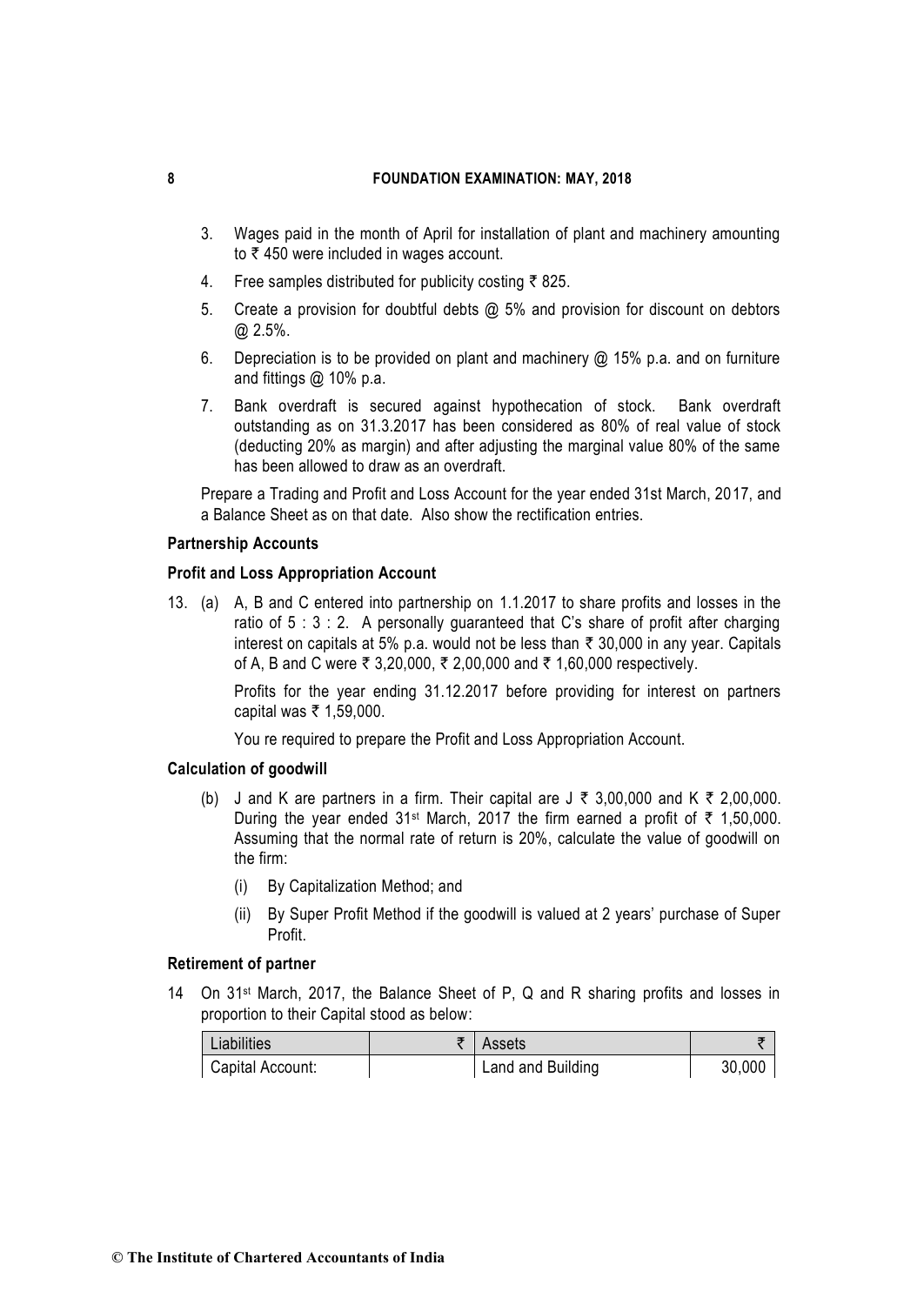| Mr. P                   |        | 20,000   Plant and Machinery  | 20,000 |
|-------------------------|--------|-------------------------------|--------|
| Mr. Q                   |        | $30,000$ Stock of goods       | 12,000 |
| Mr. R                   |        | 20,000   Sundry debtors       | 11,000 |
| <b>Sundry Creditors</b> | 10,000 | <b>Cash and Bank Balances</b> | 7,000  |
|                         | 80,000 |                               | 80,000 |

On 1st April, 2017, P desired to retire from the firm and remaining partners decided to carry on the business. It was agreed to revalue the assets and liabilities on that date on the following basis:

- (i) Land and Building be appreciated by 20%.
- (ii) Plant and Machinery be depreciated by 30%.
- (iii) Stock of goods to be valued at  $\overline{\tau}$ 10,000.
- (iv) Old credit balances of Sundry creditors,  $\overline{22,000}$  to be written back.
- (v) Provisions for bad debts should be provided at 5%.
- (vi) Joint life policy of the partners surrendered and cash obtained  $\bar{\tau}$  7,550.
- (vii) Goodwill of the entire firm is valued at  $\overline{5}14,000$  and P's share of the goodwill is adjusted in the A/cs of Q and R, who would share the future profits equally. No goodwill account being raised.
- (viii) The total capital of the firm is to be the same as before retirement. Individual capital is in their profit sharing ratio.
- (ix) Amount due to Mr. P is to be settled on the following basis:

50% on retirement and the balance 50% within one year.

Prepare (a) Revaluation account, (b) The Capital accounts of the partners, (c) Cash account and (d) Balance Sheet of the new firm M/s Q & R as on 1.04.2017.

### **Financial statements of Not for Profit Organizations**

15. Smith Library Society showed the following position on 31st March, 2017:

| Balance Sheet as on 31 <sup>st</sup> March, 2017 |  |
|--------------------------------------------------|--|
|--------------------------------------------------|--|

| Liabilities      | ₹        | Assets                     |          |
|------------------|----------|----------------------------|----------|
| Capital fund     | 7,93,000 | <b>Electrical fittings</b> | 1,50,000 |
| Expenses payable | 7,000    | Furniture                  | 50,000   |
|                  |          | <b>Books</b>               | 4,00,000 |
|                  |          | Investment in securities   | 1,50,000 |
|                  |          | Cash at bank               | 25,000   |
|                  |          | Cash in hand               | 25,000   |
|                  | 8,00,000 |                            | 8,00,000 |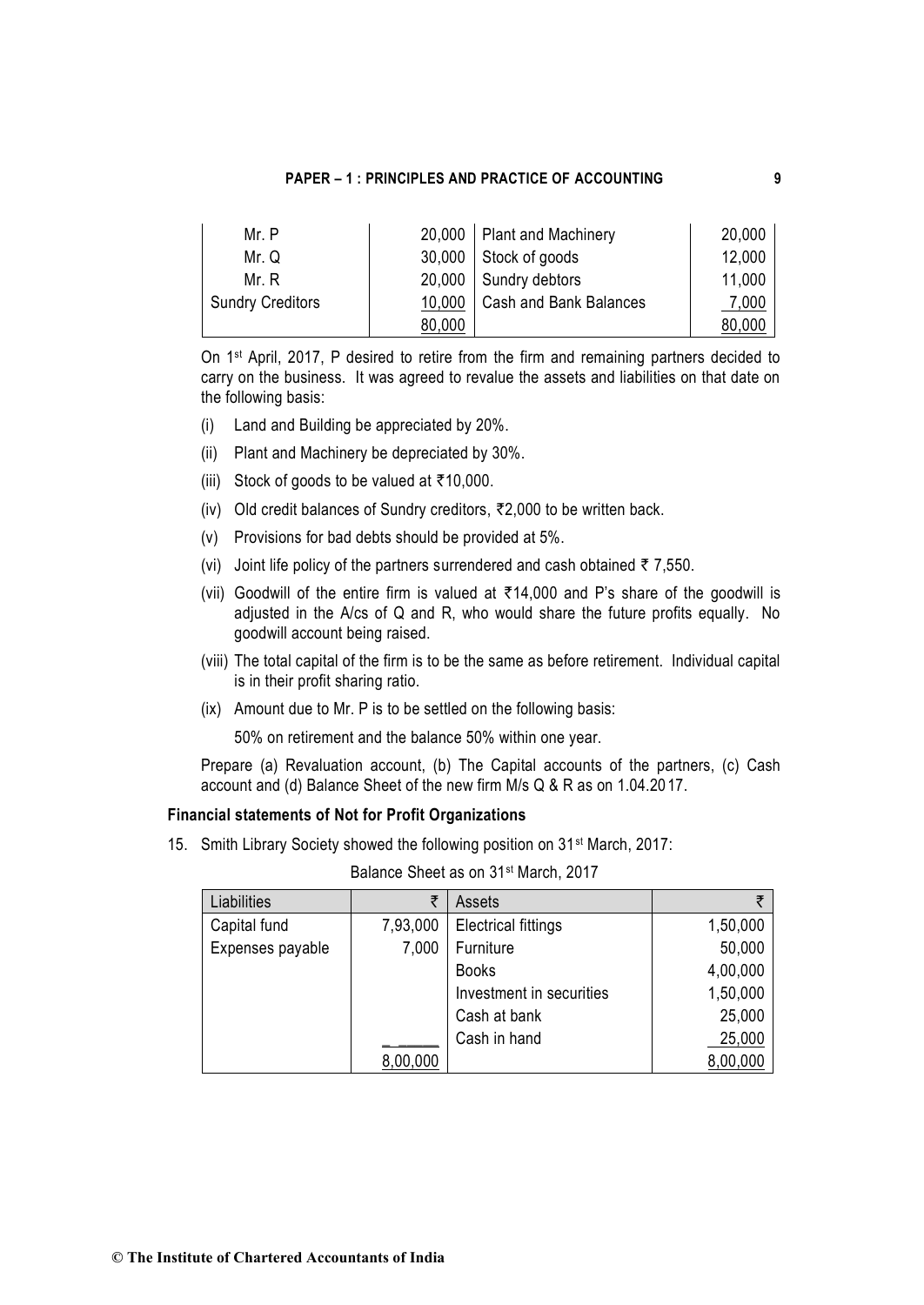The receipts and payment account for the year ended on 31<sup>st</sup> March, 2018 is given below:

|    |                                         | ₹        |    |                                 | ₹        |
|----|-----------------------------------------|----------|----|---------------------------------|----------|
| To | Balance b/d                             |          | By | Electric charges                | 7,200    |
|    | 25,000<br>Cash at bank                  |          | By | Postage and stationary          | 5,000    |
|    | 25,000<br>Cash in hand                  | 50,000   | By | Telephone charges               | 5,000    |
| To | Entrance fee                            | 30,000   | By | Books purchased                 | 60,000   |
| To | Membership subscription                 | 2,00,000 | By | Outstanding<br>expenses<br>paid | 7,000    |
| To | proceeds<br>old<br>Sale<br>οf<br>papers | 1,500    | Bγ | Rent                            | 88,000   |
| To | Hire of lecture hall                    | 20,000   | By | Investment in securities        | 40,000   |
| To | Interest on securities.                 | 8,000    | Bγ | <b>Salaries</b>                 | 66,000   |
|    |                                         |          | By | Balance c/d                     |          |
|    |                                         |          |    | Cash at bank                    | 20,000   |
|    |                                         |          |    | Cash in hand                    | 11,300   |
|    |                                         | 3,09,500 |    |                                 | 3,09,500 |

You are required to prepare income and expenditure account for the year ended 31st March, 2018 and a balance sheet as at 31<sup>s</sup> , March, 2018 after making the following adjustments:

Membership subscription included  $\bar{\tau}$  10,000 received in advance.

Provide for outstanding rent  $\bar{\tau}$  4,000 and salaries  $\bar{\tau}$  3,000.

Books to be depreciated @ 10% including additions. Electrical fittings and furniture are also to be depreciated at the same rate.

75% of the entrance fees is to be capitalized.

Interest on securities is to be calculated @ 5% p.a. including purchases made on 1.10.2017 for ₹40,000.

#### **Issue of Shares**

16. Pihu Limited issued at par 2,00,000 Equity shares of  $\bar{\tau}$  10 each payable  $\bar{\tau}$  2.50 on application;  $\bar{\tau}$  3 on allotment;  $\bar{\tau}$  2 on first call and balance on the final call. All the shares were fully subscribed. Mr. Pal who held 20,000 shares paid full remaining amount on first call itself. The final call which was made after 3 months from first call was fully paid except a shareholder having 2,000 shares who paid his due amount after 2 months along with interest on calls in arrears. Company also paid interest on calls in advance to Mr. Pal.

You are required to prepare journal entries to record these transactions*.*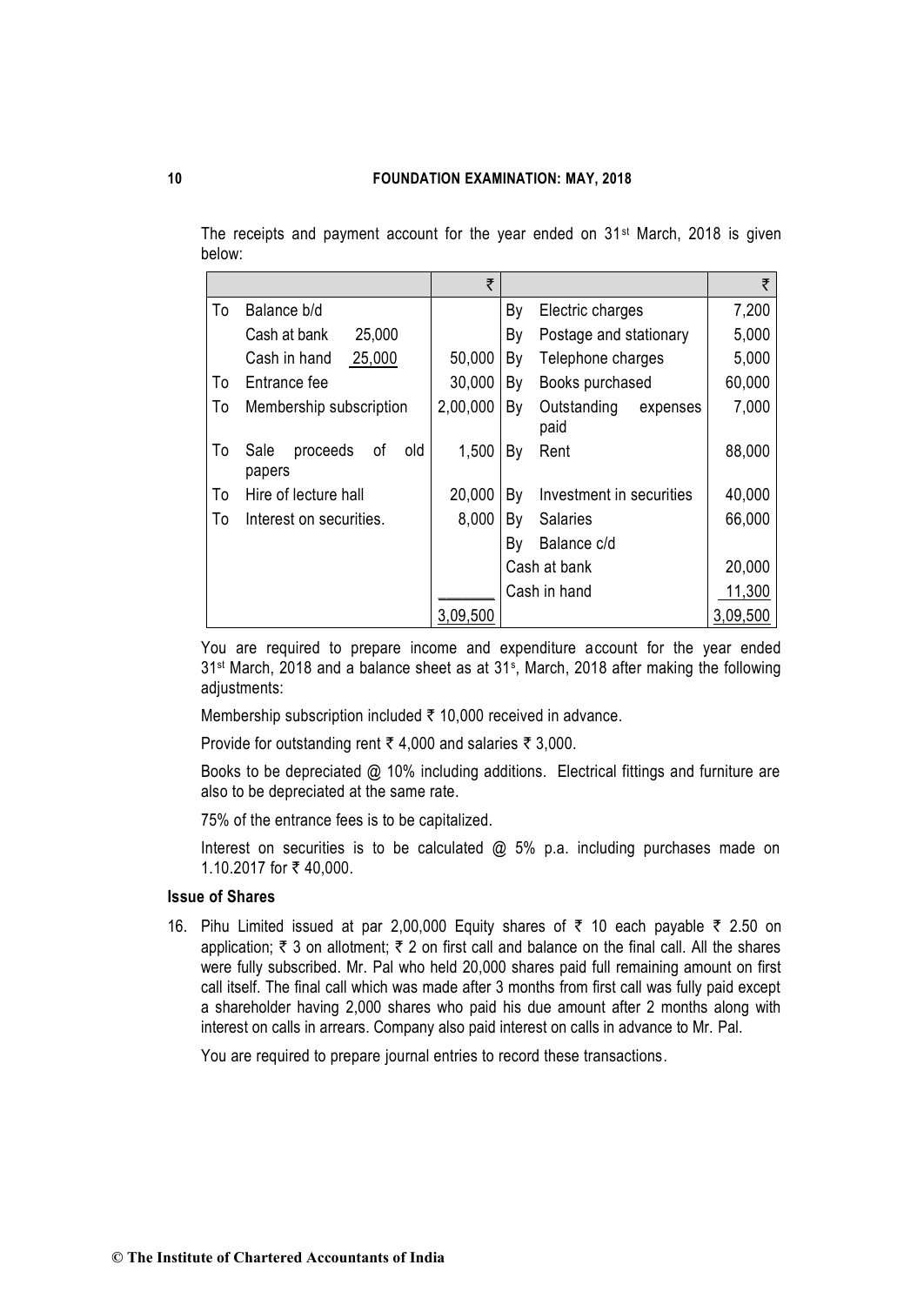### **Forfeiture of Shares**

17. Mr. Hello who was the holder of 4,000 preference shares of  $\bar{\tau}$  100 each, on which  $\bar{\tau}$  75 per share has been called up could not pay his dues on Allotment and First call each at  $\bar{\tau}$ 25 per share. The Directors forfeited the above shares and reissued 3,000 of such shares to Mr. X at  $\bar{\tau}$  65 per share paid-up as  $\bar{\tau}$ 75 per share.

You are required to prepare journal entries to record the above forfeiture and re-issue in the books of the company.

## **Issue of Debentures**

- 18. Riya Limited issued 20,000 14% Debentures of the nominal value of  $\overline{51,00,00,000}$  as follows:
	- (a) To sundry persons for cash at 90% of nominal value of  $\bar{\tau}$  50,00,000.
	- (b) To a vendor for purchase of fixed assets worth  $\bar{\tau}$  20,00,000  $\bar{\tau}$  25,00,000 nominal value.
	- (c) To the banker as collateral security for a loan of  $\overline{\tau}$  20,00,000  $\overline{\tau}$  25,00,000 nominal value.

You are required to prepare necessary journal entries Journal Entries.

#### **Basic accounting Ratios**

19. From the information given below, calculate (i) Current Ratio and (ii) Debt to Equity Ratio:

Net Profit of the year  $\bar{\tau}$  80,000, Fixed Assets  $\bar{\tau}$  2,00,000; Closing Inventory  $\bar{\tau}$  10,000; Other Current Assets  $\bar{\tau}$  1,00,000; Current Liabilities  $\bar{\tau}$  30,000; Share Capital  $\bar{\tau}$  1,70,000; 12% Debenture ₹ 60,000.

## **Short Notes**

- 20. Write short notes on the following:
	- (i) Fundamental Accounting Assumptions.
	- (ii) Objectives of preparing Trial Balance.
	- (iii) Accounting conventions.
	- (iv) Machine Hour Rate method of calculating depreciation.
	- (v) Trade bill vs. Accommodation bill.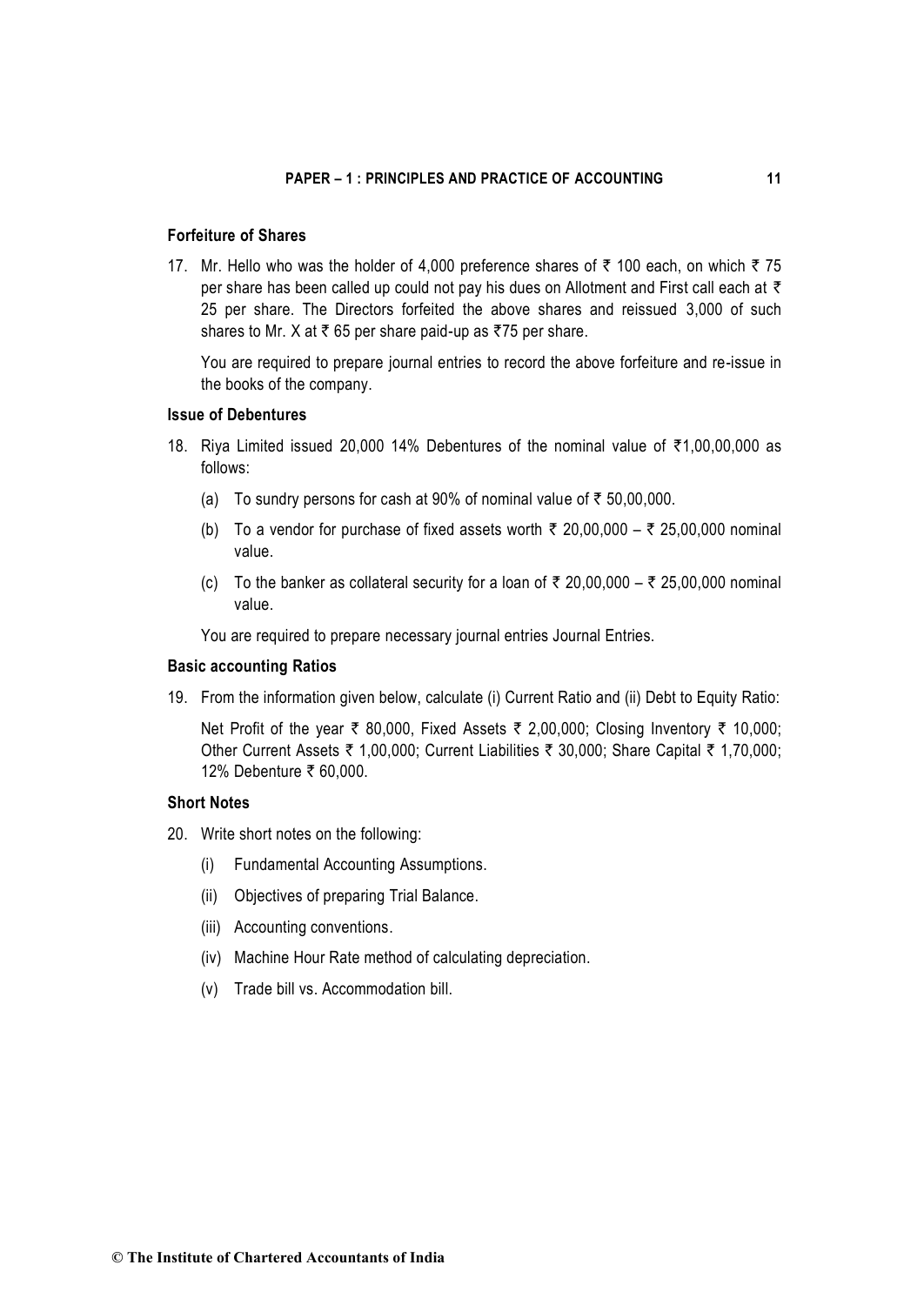## **SUGGESTED ANSWERS/HINTS**

- **1.** *(***a) False -** Accrual concept implies accounting on 'due' or 'accrual' basis. Accrual basis of accounting involves recognition of revenues and costs as and when they accrue irrespective of actual receipts or payments.
	- **(b) False -** The Sales book is a register specially kept to record credit sales of goods dealt in by the firm, cash sales are entered in the cash book and not in the sales book.
	- **(c) False -** Bank reconciliation statement is prepared to reconcile and explain the causes of differences between bank balance as per cash book and the same as per bank statement as on a particular date.
	- **(d) False -** Finished goods are normally valued at cost or net realizable value whichever is lower.
	- **(e) True -** In the early periods of useful life of a fixed assets, repairs and maintenance expenses are relatively low because the asset is new. Whereas in later periods, as the asset become old, repairs and maintenance expenses increase continuously. Under written down value method, depreciation charged is high in the initial period and reduces continuously in the later periods. Thus, depreciation and repair and maintenance expenses become more or less uniform throughout the useful life of the asset.
	- **(f) True -** Discount at the time of retirement of a bill is a gain for the drawee and loss for the drawer.
	- **(g) False -** Cash withdrawal by the proprietor from his business should be treated as his drawings and not a business expense chargeable to profit and loss account. Such drawings should be deducted from the proprietors capital.
	- **(h) False -** According to Partnership Act, in the absence of any agreement to the contrary profits and losses are to be shared equally among partners.
	- **(i) False-** Receipts and payments account is a classified summary of cash receipts and payments over a certain period together with cash and bank balances at the beginning and close of the period.
	- **(j) False**  Debenture interest is payable before the payment of any dividend on shares.
	- **(k) False -** Fixed Assets Turnover ratio measures the efficiency with which the firm uses its fixed assets. Capital Turnover Ratio indicates the firm's ability of generating sales per rupee of long term investment.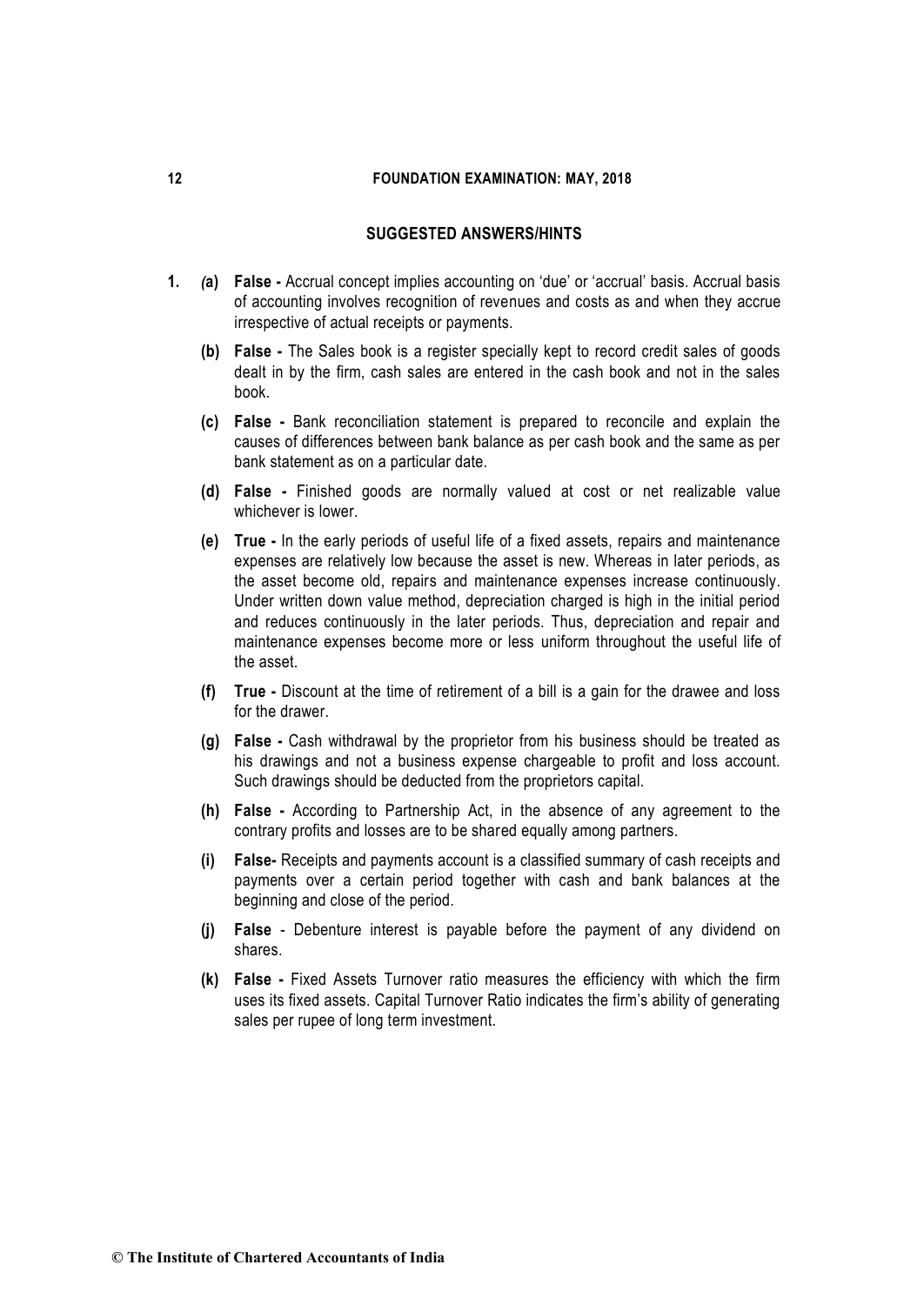#### **2. (a) (i) Distinction between Money measurement concept and matching concept**

As per **Money Measurement concept**, only those transactions, which can be measured in terms of money are recorded. Since money is the medium of exchange and the standard of economic value, this concept requires that those transactions alone that are capable of being measured in terms of money be only to be recorded in the books of accounts. Transactions and events that cannot be expressed in terms of money are not recorded in the business books.

In **Matching concept**, all expenses matched with the revenue of that period should only be taken into consideration. In the financial statements of the organization if any revenue is recognized then expenses related to earn that revenue should also be recognized.

**(b)** Receipts which are obtained in course of normal business activities are revenue receipts (e.g. receipts from sale of goods or services, interest income etc.).

Revenue receipts should not be equated with the actual cash receipts. Revenue receipts are credited to the Profit and Loss Account.

**(c)** Change in accounting policy may have a material effect on the items of financial statements. For example, cost formula used for inventory valuation is changed from weighted average to FIFO. Unless the effect of such change in accounting policy is quantified, the financial statements may not help the users of accounts.

|       | <b>Particulars</b>                                                 | Dr.                   | Cr.                   |
|-------|--------------------------------------------------------------------|-----------------------|-----------------------|
|       |                                                                    | Amount $(\vec{\tau})$ | Amount $(\vec{\tau})$ |
|       |                                                                    |                       |                       |
| (i)   | Salaries A/c                                                       | 7,500                 |                       |
|       | To Purchase A/c                                                    |                       | 7,500                 |
|       | (Being entry made for stock taken by<br>employees)                 |                       |                       |
| (ii)  | Machinery A/c                                                      | 8,000                 |                       |
|       | To Cash A/c                                                        |                       | 8,000                 |
|       | paid for erection<br>οf<br>(Being:<br>wages<br>machinery)          |                       |                       |
| (iii) | Drawings A/c                                                       | 1,700                 |                       |
|       | To Petty Cash A/c                                                  |                       | 1,700                 |
|       | (Being the income tax of proprietor paid out<br>of business money) |                       |                       |

## **3. (a) Journal Entries in the books of Gamma Bros.**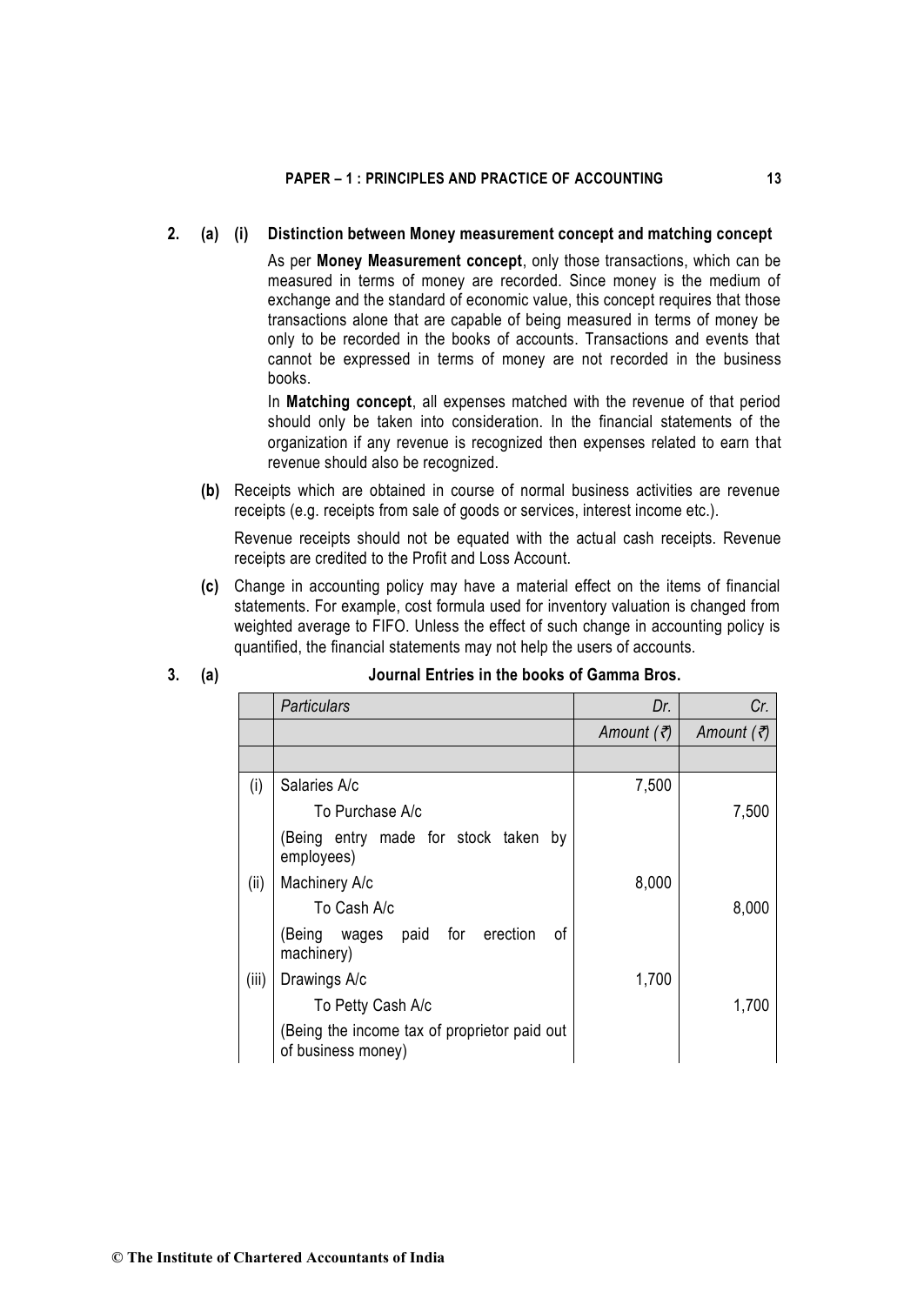| Purchase A/c                                                                                                                   | 1,800 |       |
|--------------------------------------------------------------------------------------------------------------------------------|-------|-------|
| To Cash A/c                                                                                                                    |       | 1,750 |
| To Discount Received A/c                                                                                                       |       | 50    |
| (Being the goods purchased from Naveen<br>for $\bar{\tau}$ 2,000 @ 10% trade discount and cash<br>discount of $\bar{\tau}$ 50) |       |       |

- **(b)** (i) Revenue Expenditure.
	- (ii) Capital Expenditure.
	- (iii) Revenue Expenditure.
	- (iv) Revenue Expenditure.
	- (v) Capital Expenditure.

#### **4. (a) Triple Column Cash Book**

| Dr.     |                      |                          |        |             |               |    |                    |                 |        | Cr.         |
|---------|----------------------|--------------------------|--------|-------------|---------------|----|--------------------|-----------------|--------|-------------|
| Date    | Particulars          | <b>Discount</b>          | Cash   | <b>Bank</b> | Date          |    | <b>Particulars</b> | <b>Discount</b> | Cash   | <b>Bank</b> |
| 2017    |                      | ₹                        |        | ₹           | 2017          |    |                    | ₹               |        | ₹           |
| Nov. 1  | To Balance b/d       | $\overline{\phantom{0}}$ | 3,000  |             | 12,000 Nov. 2 |    | $By$ Bank $(C)$    |                 | 1,000  |             |
| Nov. 2  | $To$ Cash $(C)$      |                          |        |             | 1,000 Nov. 5  |    | By Furniture A/c   |                 |        | 1,500       |
| Nov. 12 | To Mohan             | 20                       | 980    |             | Nov. 8        |    | By Purchase A/c    |                 | 500    |             |
| Nov. 14 | To Sales A/c         |                          | 5,000  |             | Nov. 16       |    | By Amar            | 50              |        | 1,450       |
| Nov. 19 | To Cash (C)          |                          |        |             | 500 Nov. 19   |    | $By$ Bank $(C)$    |                 | 500    |             |
| Nov. 24 | To Parul<br>(Note 2) | 20                       | 1,430  |             | Nov. 23       |    | By Drawings A/c    |                 |        | 600         |
| Nov. 26 | To $Cash (C)$        |                          |        |             | 1,430 Nov. 26 |    | By Bank (C)        |                 | 1,430  |             |
| Nov. 28 | To Bank (C)          |                          | 2,000  |             | Nov. 28       | By | Cash (C)           |                 |        | 2,000       |
|         |                      |                          |        |             | Nov. 30       |    | By Rent A/c        |                 |        | 800         |
|         |                      |                          |        |             | Nov. 30       |    | By Balance c/d     |                 | 8,980  | 8,580       |
|         |                      | 40                       | 12,410 | 14,930      |               |    |                    | 50              | 12,410 | 14,930      |
| Dec. 1  | To Balance b/d       |                          | 8,980  | 8,580       |               |    |                    |                 |        |             |

#### **Note:**

- (1) Discount allowed and discount received  $\bar{\tau}$  40 and  $\bar{\tau}$  50 respectively should be posted in respective Accounts in the ledger.
- (2) When cheque is not promptly deposited into Bank, first it is entered in the Cash Column and subsequently at the time of deposit, Bank Account is debited and Cash Account is credited.
- **(b)** (i) This is one sided error. Trivedi & Co. account is credited instead of debit. Amount posted to the wrong side and therefore while rectifying the account, double the amount ( $\bar{\bar{\xi}}$  800) will be taken.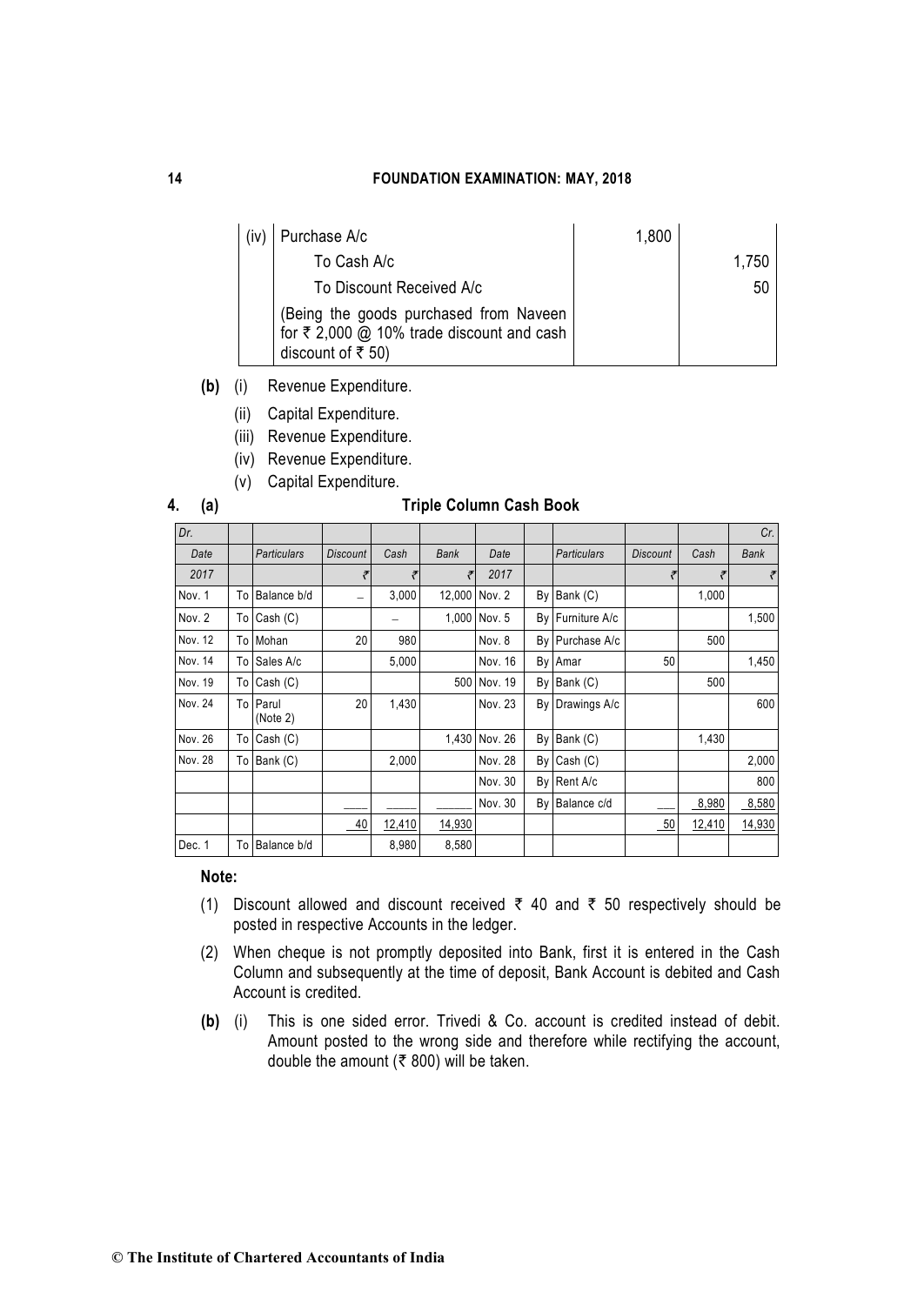| <b>Before</b><br><b>Balance</b> | <b>Trial   After Trial Balance</b> | <b>After Final Accounts</b> |
|---------------------------------|------------------------------------|-----------------------------|
| No Entry                        | Trivedi & Co. A/c Dr. 800          | Trivedi & Co. A/c Dr. 800   |
| Debit Trivedi A/c<br>with ₹800  | To Suspense A/c<br>800             | To Suspense A/c 800         |

(ii) Purchase of  $\bar{\tau}$  420 is wrongly recorded through sales day book as  $\bar{\tau}$  240.

| <b>Correct Entry</b> |         | <b>Entry Made Wrongly</b> |         |  |
|----------------------|---------|---------------------------|---------|--|
| Purchase A/c         | Dr. 420 | Mantri & Co.              | Dr. 240 |  |
| To Mantri & Co.      | 420     | To Sales                  | 240     |  |

## **Rectification Entry**

| <b>Before Trial Balance</b>       | <b>After Trial Balance</b> | <b>After Final Accounts</b>         |  |  |
|-----------------------------------|----------------------------|-------------------------------------|--|--|
| Sales A/c Dr. 240   Sales A/c Dr. |                            | 240   Profit & Loss Adj. A/c Dr.660 |  |  |
| Purchase A/c Dr. 420              | Purchase A/c Dr. 420       | To Mantri & Co.<br>660              |  |  |
| To Mantri & Co. 660               | To Mantri & Co. 660        |                                     |  |  |

## **5. Bank Reconciliation Statement on 31st March, 2017**

|                               |        | Bank Balance as per Cash Book                                                                                 |        | 27,570        |
|-------------------------------|--------|---------------------------------------------------------------------------------------------------------------|--------|---------------|
| Add:                          | (i)    | Subsidy from government received directly by the bank<br>not recorded in the Cash Book                        | 10,250 |               |
|                               | (iii)  | Debit balance of ₹2,156 brought forward as credit<br>balance on 20 <sup>th</sup> March, 2017 in the Cash Book | 4,312  |               |
|                               | (vi)   | Cheque issued returned marked 'out of date'                                                                   | 1,725  | <u>16,287</u> |
|                               |        |                                                                                                               |        | 43,857        |
| Less:                         | (ii)   | Cash Book under cast on 15 <sup>th</sup> March, 2017                                                          | 350    |               |
|                               | (iv)   | Discount allowed to a customer, however entry made at<br>gross amount in the Cash Book                        | 100    |               |
|                               | (v)    | Commission charged by bank on discounting of bill, not<br>considered in Cash Book                             | 200    |               |
|                               | (vii)  | Insurance Premium paid directly by bank<br>under<br>standing instructions                                     | 756    |               |
|                               | (viii) | Discounted B/R dishonoured; not entered in Cash Book                                                          | 1,530  |               |
|                               | (ix)   | Bank recorded short cash deposit                                                                              | 45     | 2,981         |
| Balance as per Bank Statement |        | 40.876                                                                                                        |        |               |

 $\overline{f}$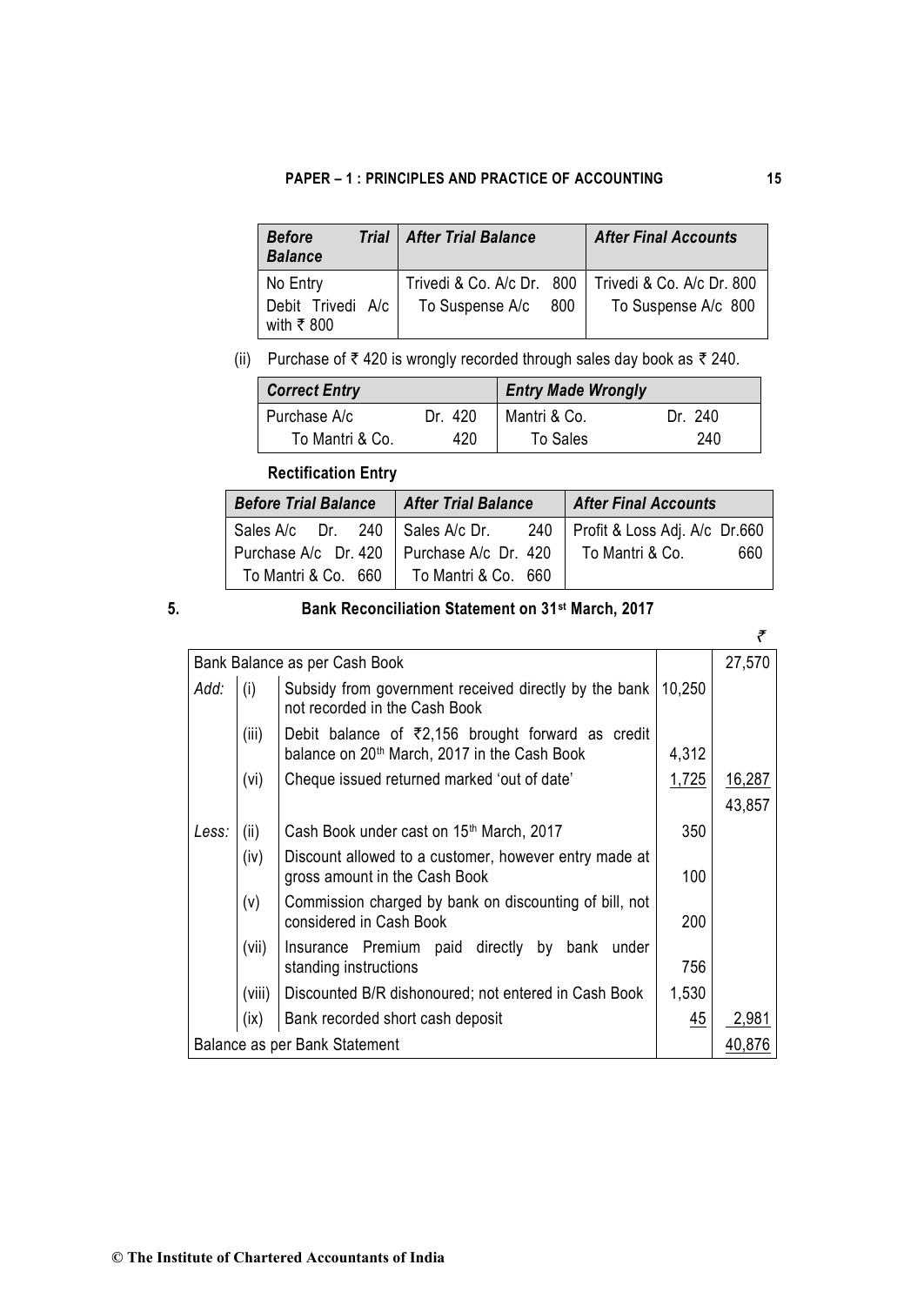## **6. Statement showing the valuation of stock**

## **as on 31st March, 2017**

| A | Value of Stock as on 10th October, 2017                            | 1,67,500 |
|---|--------------------------------------------------------------------|----------|
| B | Add: Cost of sales after 31 <sup>st</sup> March, till stock taking |          |
|   | (₹ 6,875 – ₹ 1,719)                                                | 5,156    |
| C | Less: Purchases for the next period (net)                          | 8,100    |
| D | Less: Cost of Sales Returns                                        | 225      |
| E | Less: Loss on revaluation of slow moving inventories               | 600      |
| F | Less: Reduction in value on account of default                     | 300      |
| G | Value of Stock on 31 <sup>st</sup> March, 2017                     |          |

**Note:** Profit margin of 33.33 percent on cost means 25 percent on sale price.

## **7. Motor Truck A/c**

| <b>Date</b> | <b>Particulars</b>                 | Amount Date |        | <b>Particulars</b>     | Amount      |
|-------------|------------------------------------|-------------|--------|------------------------|-------------|
| 2016        |                                    |             | 2016   |                        |             |
| Jan-01      | To balance b/d                     | 2,92,50,000 | Oct-01 | By bank A/c            | 27,00,000   |
| Oct-01      | To Profit & Loss A/c               |             | Oct-01 | By Depreciation        |             |
|             | (Profit on settlement<br>of Truck) | 4,50,000    |        | on lost assets         | 6,75,000    |
| Oct-01      | To Bank A/c                        | 50,00,000   | Dec-31 | By Depreciation<br>A/c | 83,50,000   |
|             |                                    |             | Dec-31 | By balance c/d         | 2,29,75,000 |
|             |                                    | 3,47,00,000 |        |                        | 3,47,00,000 |
| 2017        |                                    |             | 2017   |                        |             |
| Jan-01      | To balance b/d                     | 2,29,75,000 | Dec-31 | By Depreciation<br>A/c | 91,00,000   |
|             |                                    |             | Dec-31 | By balance c/d         | 1,38,75,000 |
|             |                                    | 2,29,75,000 |        |                        | 2,29,75,000 |

## **Working Note:**

| 1. | To find out loss on Profit on settlement of truck |           |
|----|---------------------------------------------------|-----------|
|    | Original cost as on 1.4.2014                      | 45,00,000 |
|    | Less: Depreciation for 2014                       | 6,75,000  |
|    |                                                   | 38,25,000 |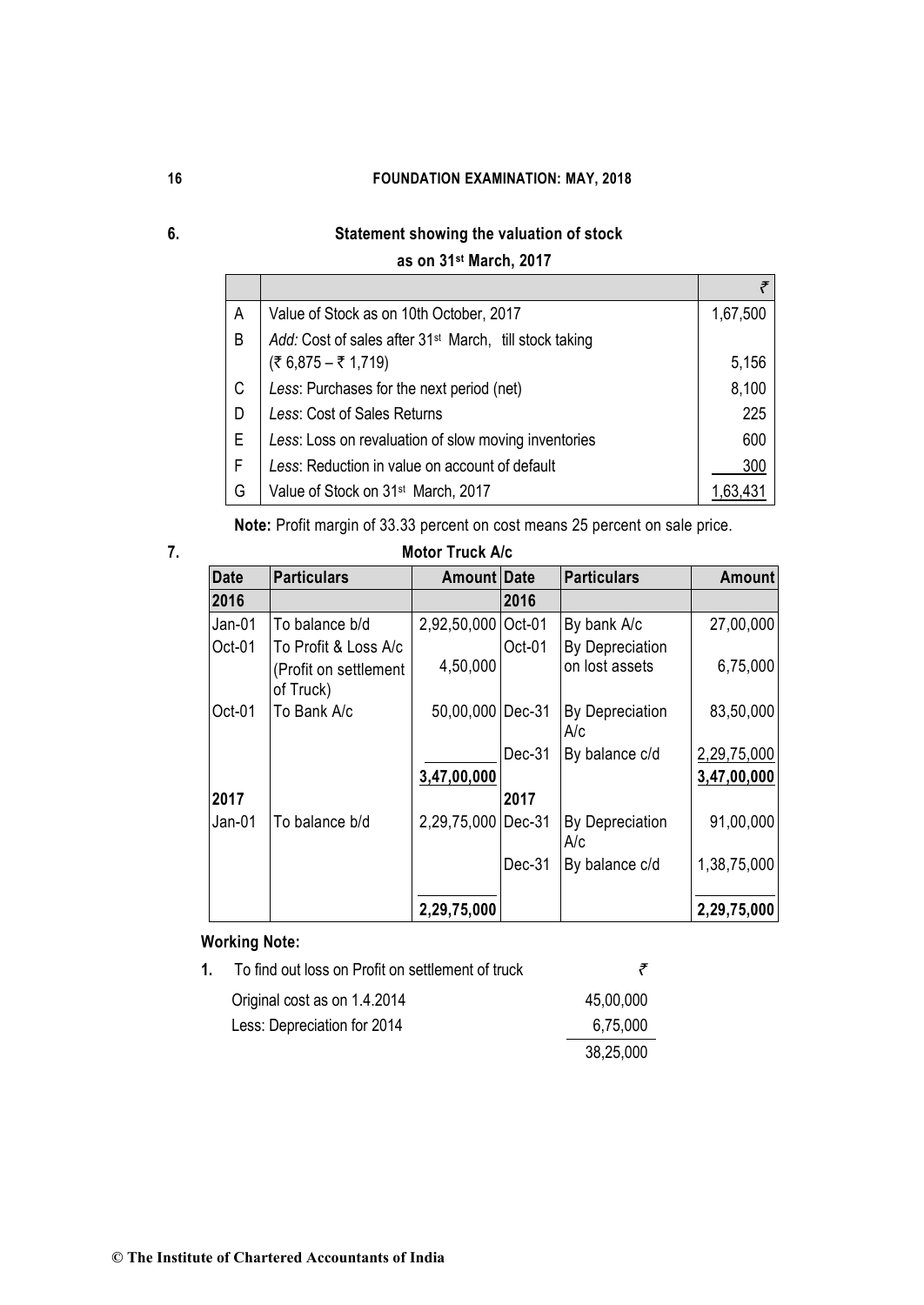| Less: Depreciation for 2015                  | 9,00,000  |
|----------------------------------------------|-----------|
|                                              | 29,25,000 |
| Less: Depreciation for 2016 (9 months)       | 6,75,000  |
|                                              | 22,50,000 |
| Less: Amount received from Insurance company | 27,00,000 |
|                                              | 4,50,000  |

## **8. Journal Entries in the Books of Mr. A**

| Date     |                | <b>Particulars</b>                                                                 | L.F. | Dr.                 | Cr.      |
|----------|----------------|------------------------------------------------------------------------------------|------|---------------------|----------|
|          |                |                                                                                    |      | Amount $\bar{\tau}$ | Amount ₹ |
| 2017     |                |                                                                                    |      |                     |          |
| August   | 1              | <b>Bills Receivable A/c</b>                                                        | Dr.  | 10,000              |          |
|          |                | To B                                                                               |      |                     | 10,000   |
|          |                | (Being the acceptance received from B<br>to settle his account)                    |      |                     |          |
| August   | 1              | Bank A/c                                                                           | Dr.  | 9,800               |          |
|          |                | Discount A/c                                                                       | Dr.  | 200                 |          |
|          |                | To Bills Receivable                                                                |      |                     | 10,000   |
|          |                | (Being the bill discounted for ₹ 9,800<br>from bank)                               |      |                     |          |
| November | 4              | B                                                                                  | Dr.  | 10,000              |          |
|          |                | To Bank Account                                                                    |      |                     | 10,000   |
|          |                | (Being the B's acceptance is to be<br>renewed)                                     |      |                     |          |
| November | $\overline{4}$ | B                                                                                  | Dr.  | 240                 |          |
|          |                | <b>To Interest Account</b>                                                         |      |                     | 240      |
|          |                | (Being the interest due from B for 3<br>months i.e., $8000x3/12 \times 12\% = 240$ |      |                     |          |
| November | 4              | Cash A/c                                                                           | Dr.  | 2,240               |          |
|          |                | <b>Bills Receivable A/c</b>                                                        | Dr.  | 8,000               |          |
|          |                | To B                                                                               |      |                     | 10,240   |
|          |                | (Being amount and acceptance of new<br>bill received from B)                       |      |                     |          |
| December | 31             | B A/c                                                                              | Dr.  | 8,000               |          |
|          |                | To Bills Receivable A/c                                                            |      |                     | 8,000    |
|          |                | (Being B became insolvent)                                                         |      |                     |          |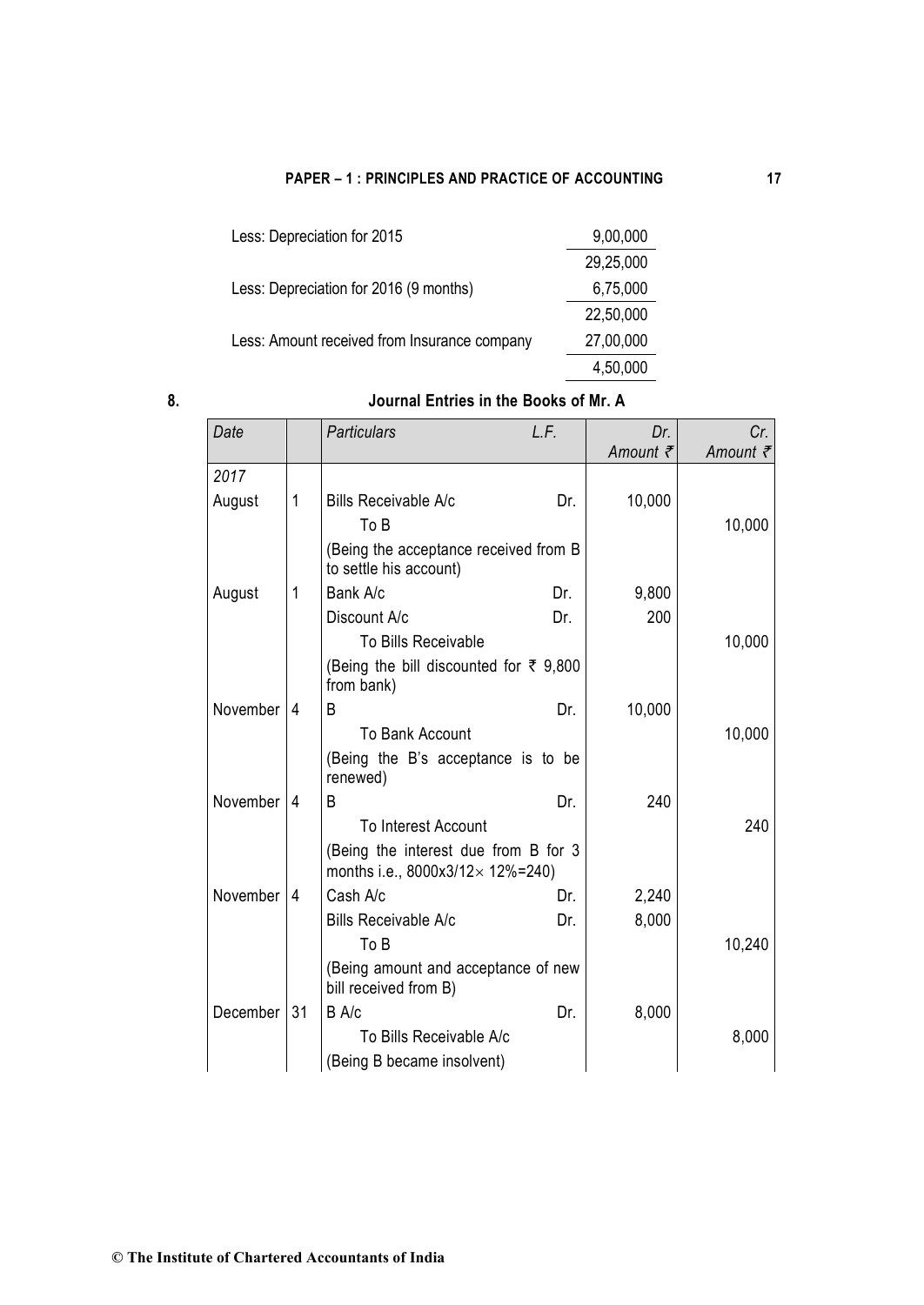| December 31   Cash A/c |                                                                  | Dr. | 3,200 |       |
|------------------------|------------------------------------------------------------------|-----|-------|-------|
|                        | Bad debts A/c                                                    | Dr. | 4,800 |       |
|                        | To B                                                             |     |       | 8,000 |
|                        | (Being the amount received and<br>written off on B's insolvency) |     |       |       |

# **9. (a) In the books of A**

## **Consignment Account**

| Dr.        |    |                                                            |          |             |    |                                                            | Cr.      |
|------------|----|------------------------------------------------------------|----------|-------------|----|------------------------------------------------------------|----------|
|            |    |                                                            | Amount   |             |    |                                                            | Amount   |
| 2017       |    |                                                            | ₹        | 2017        |    |                                                            | ₹        |
| Feb.<br>18 | To | Goods<br>sent<br>on<br>consignment<br>account              | 1,00,000 | March<br>15 | By | B's<br>account<br>(Sales)<br>$(600 \times \bar{\tau} 160)$ | 96,000   |
| Feb.<br>18 | To | Cash/Bank<br>account<br>(Expenses)                         | 1,500    | May<br>20   | By | B's<br>account<br>(Sales)<br>$(300 \times ₹ 170)$          | 51,000   |
| Feb.<br>18 | To | B's account                                                |          | June<br>30  | By | Consignment<br><b>Stock</b>                                |          |
|            |    | (Clearance<br>charges)                                     | 3,000    |             |    | (Working note 2)                                           | 10,450   |
| June<br>30 | To | B's account:                                               |          |             |    |                                                            |          |
|            |    | Selling expenses                                           |          |             |    |                                                            |          |
|            |    | $(900 \times \bar{\tau} 20)$                               | 18,000   |             |    |                                                            |          |
|            |    | Commission                                                 |          |             |    |                                                            |          |
|            |    | (Working note 1)                                           | 24,900   |             |    |                                                            |          |
| June<br>30 | To | Profit<br>and<br>loss<br>account (profit on<br>consignment |          |             |    |                                                            |          |
|            |    | transferred)                                               | 10,050   |             |    |                                                            |          |
|            |    |                                                            | 1,57,450 |             |    |                                                            | 1,57,450 |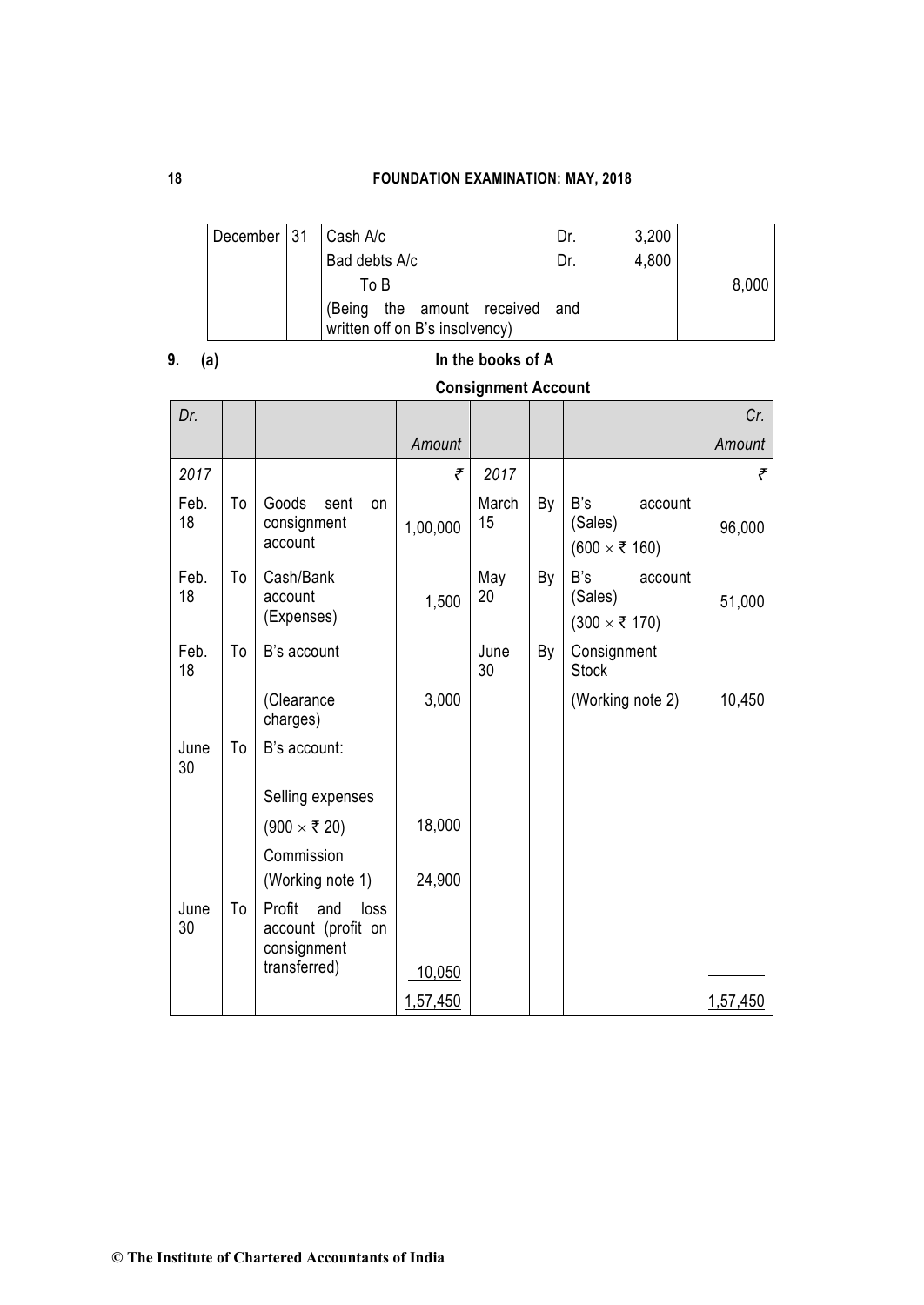| Dr.         |    |                                   |          |            |    |                                               | Cr.              |
|-------------|----|-----------------------------------|----------|------------|----|-----------------------------------------------|------------------|
|             |    |                                   | Amount   |            |    |                                               | Amount           |
| 2017        |    |                                   | ₹        | 2017       |    |                                               |                  |
| March<br>15 | To | Consignment<br>account<br>(Sales) | 96,000   | Feb<br>18  | By | Consignment<br>account<br>(Clearance charges) | 3,000            |
| May<br>20   | То | Consignment<br>account            |          | June<br>30 | By | Consignment<br>account:                       |                  |
|             |    | (Sales)                           | 51,000   |            |    | Selling expenses<br>Commission                | 18,000<br>24,900 |
|             |    |                                   |          | June       | By | Cash/Bank account                             |                  |
|             |    |                                   |          | 30         |    |                                               | 1,01,100         |
|             |    |                                   | 1,47,000 |            |    |                                               | 1,47,000         |

## **B's Account**

**Working Notes:** 

## **1. Calculation of total commission:**

Let total commission be *x*

$$
x = 900 \times \overline{z} \cdot 25 + \frac{1}{4} [(\overline{z} \cdot 96,000 + \overline{z} \cdot 51,000) - x - (900 \times \overline{z} \cdot 125)]
$$
  
\n
$$
x = \overline{z} \cdot 22,500 + \frac{1}{4} [\overline{z} \cdot 1,47,000 - x - \overline{z} \cdot 1,12,500]
$$
  
\n
$$
x = \overline{z} \cdot 22,500 + \frac{1}{4} [\overline{z} \cdot 34,500 - x]
$$
  
\n
$$
4x + x = \overline{z} \cdot 90,000 + \overline{z} \cdot 34,500
$$
  
\n
$$
5x = \overline{z} \cdot 1,24,500
$$
  
\n2. Valuation of consignment stock:  
\n
$$
100 \text{ DVD players} @ \overline{z} \cdot 100 \text{ each}
$$
  
\n
$$
Add: Proportionate expenses of A \frac{(\overline{z} \cdot 1,500 \times 100)}{1,000}
$$
  
\n
$$
Add: Proportionate expenses paid by B \frac{(\overline{z} \cdot 3,000 \times 100)}{1,000}
$$
  
\n
$$
10,450
$$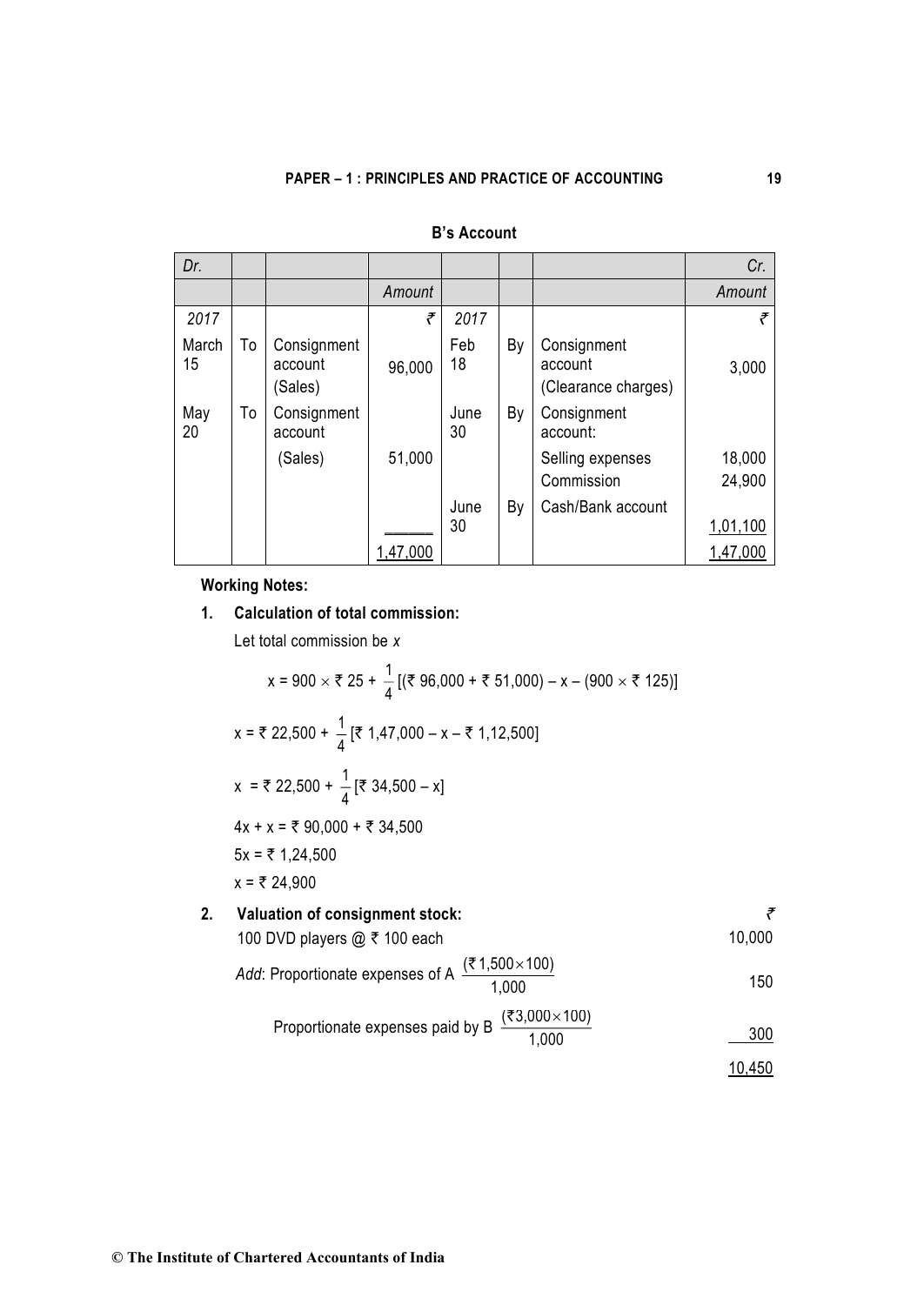## **(b) In the books of 'X'**

## **Goods on sales or return, sold and returned day book**

| Date    | to whom goods<br>Party | L.F | Amount | Date    | Sold   | Returned |
|---------|------------------------|-----|--------|---------|--------|----------|
| 2017    | sent                   |     | ₹      | 2017    | ₹      |          |
| Dec. 10 | M/s ABC                |     | 10,000 | Dec. 25 | 10,000 |          |
| Dec.12  | M/s DEF                |     | 15,000 | Dec. 16 | ۰      | 15,000   |
| Dec.15  | M/s GHI                |     | 12,000 | Dec. 20 | 10,000 | 2,000    |
| Dec.20  | M/s DEF                |     | 16,000 | Dec. 24 | 16,000 |          |
| Dec.25  | M/s ABC                |     | 11,000 | Dec. 28 | 11,000 |          |
| Dec.30  | M/s GHI                |     | 13,000 |         |        |          |
|         |                        |     | 77,000 |         | 47,000 | 17,000   |

## **Goods on Sales or Return Total Account**

|         |                 | Amount |         |                    | Amount |
|---------|-----------------|--------|---------|--------------------|--------|
| 2017    |                 |        | 2017    |                    |        |
| Dec. 31 | To Returns      | 17,000 | Dec. 31 | By Goods sent      |        |
|         | <b>To Sales</b> | 47,000 |         | on sales or return | 77,000 |
|         | To Balance c/d  | 13,000 |         |                    |        |
|         |                 | 77,000 |         |                    |        |

## **10. (a) In the books of H**

## **Joint Venture with Mr. S Account**

| Dr.      |    |                                         |           |          |    |                              |       | Cr.       |
|----------|----|-----------------------------------------|-----------|----------|----|------------------------------|-------|-----------|
| Date     |    |                                         | Amount    | Date     |    |                              |       | Amount    |
|          |    |                                         | ₹         |          |    |                              |       | ₹         |
| 01.08.17 | To | Bank account                            | 5,00,000  | 13.08.17 | By | Bank<br>account<br>proceeds) | (sale | 2,15,000  |
| 12.08.17 | To | Bank<br>account<br>(Freight)            | 8,000     | 30.09.17 | By | Bank<br>account<br>proceeds) | (sale | 4,50,000  |
| 15.11.17 | To | Profit and<br>loss<br>account           |           | 30.10.17 | By | Bank<br>account<br>proceeds) | (sale | 4,37,000  |
|          |    | (share of profit)                       | 47,000    |          |    |                              |       |           |
| 15.11.17 | To | Bank<br>account<br>(draft<br>in<br>sent |           |          |    |                              |       |           |
|          |    | settlement)                             | 5,47,000  |          |    |                              |       |           |
|          |    |                                         | 11,02,000 |          |    |                              |       | 11,02,000 |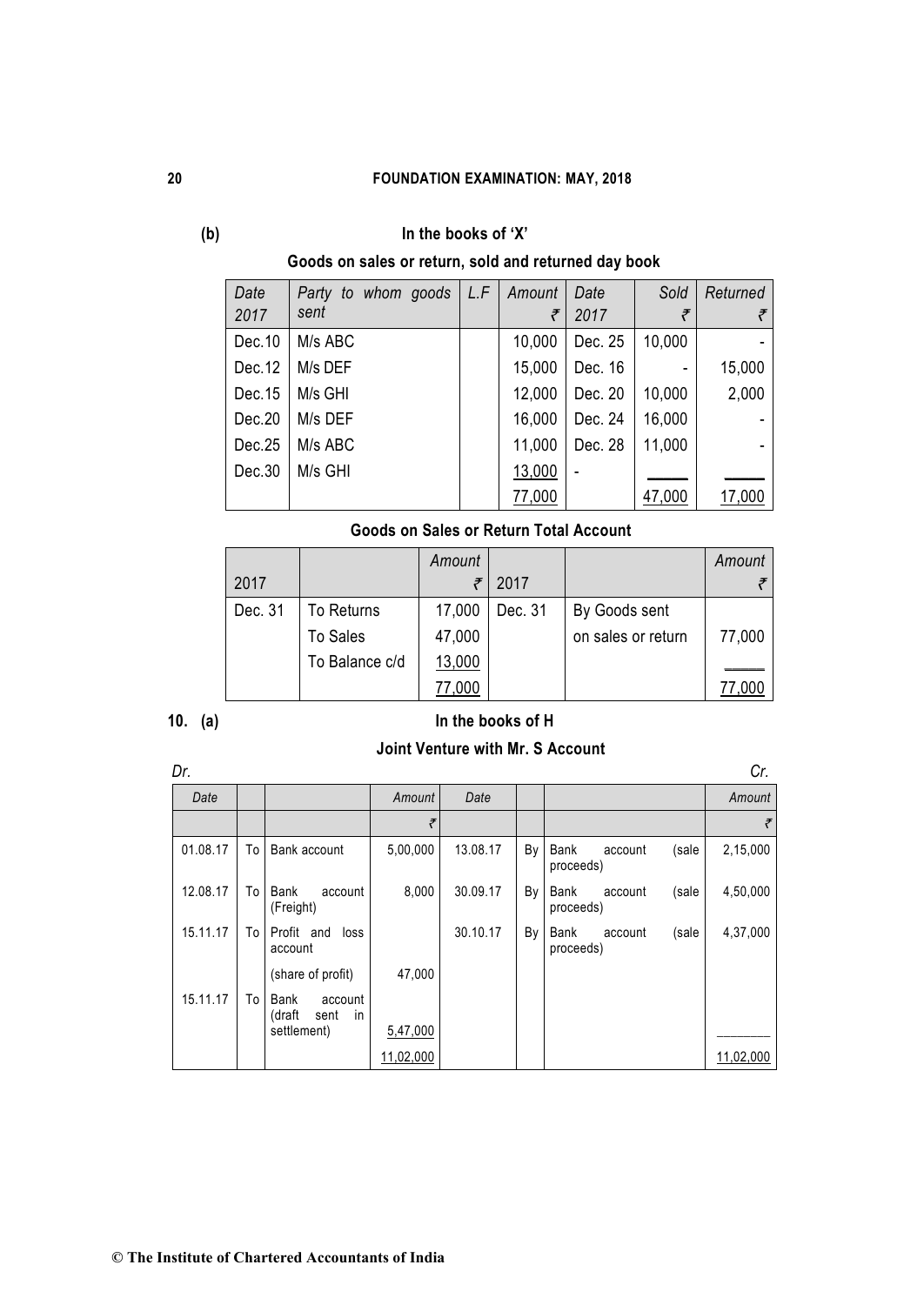| Dr. |                             |        |           |  |                        |           |  |
|-----|-----------------------------|--------|-----------|--|------------------------|-----------|--|
|     |                             |        |           |  |                        |           |  |
|     | To S (250 $\times$ ₹ 4,000) |        | 10,00,000 |  | $By H - Sales (net):$  |           |  |
|     | To H (Freight)              |        | 8,000     |  | 50 monitors @ ₹ 4,300  | 2,15,000  |  |
|     | To   Profit:                |        |           |  | 100 monitors @ ₹ 4,500 | 4,50,000  |  |
|     | H                           | 47,000 |           |  | 100 monitors @ ₹ 4,370 | 4,37,000  |  |
|     | S                           | 47,000 | 94,000    |  |                        |           |  |
|     |                             |        | 11,02,000 |  |                        | 11,02,000 |  |

## **(b) Statement showing amount of royalty payable**

| Date | Output (in<br>tones) | Royalty<br>@ ₹2 per<br>tone | <b>Minimum</b><br>Rent | Short-<br>workings<br>allowable | Short-<br>workings<br>recouped | Amount<br>payable |
|------|----------------------|-----------------------------|------------------------|---------------------------------|--------------------------------|-------------------|
| 2014 | 6,000                | 12,000                      | 14,000                 | 2,000                           |                                | 14,000            |
| 2015 | 6,400                | 12,800                      | 14,000                 | 1200                            |                                | 14,000            |
| 2016 | 8,000                | 16,000                      | 14,000                 |                                 | 2,000                          | 14,000            |
| 2017 | 10,000               | 20,000                      | 14,000                 |                                 | 1200                           | 18,800            |

## **11. (a) Calculation of Average Due Date**

## **(Taking 4th May, 2017 as the base date)**

| Date of bill           | Term     | Due date              | Amount<br>₹ | No. of days from<br>the base date i.e.<br>May 4, 2017 | Product  |
|------------------------|----------|-----------------------|-------------|-------------------------------------------------------|----------|
| 2017                   |          | 2017                  |             |                                                       |          |
| 1 <sup>st</sup> March  | 2 months | 4 <sup>th</sup> May   | 4,000       | 0                                                     |          |
| 10 <sup>th</sup> March | 3 months | 13 <sup>th</sup> June | 3,000       | 40                                                    | 1,20,000 |
| 5 <sup>th</sup> April  | 2 months | 8 <sup>th</sup> June  | 2,000       | 35                                                    | 70,000   |
| 23rd April             | 1 month  | 26 <sup>th</sup> May  | 3,750       | 22                                                    | 82,500   |
| 10 <sup>th</sup> May   | 2 months | 13 <sup>th</sup> July | 5,000       | 70                                                    | 3,50,000 |
|                        |          |                       | 17,750      |                                                       | 6,22,500 |

Average due date=Base date+ Days equal to Total amount

Total of products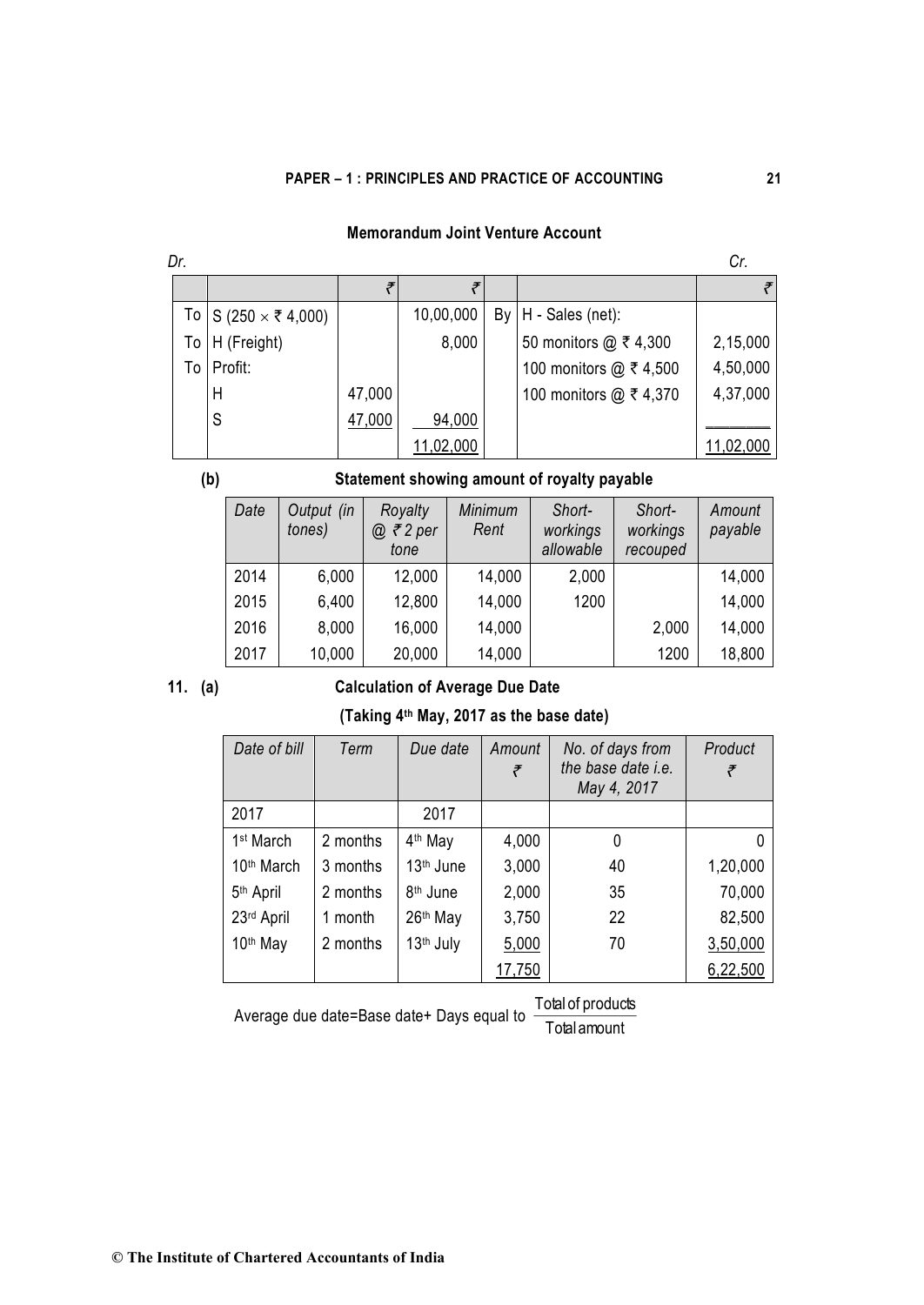$$
= 4^{\text{th}} \text{ May, } 2017 + \frac{\$6,22,500}{17,750} = 4^{\text{th}} \text{ May, } 2017 + 35 \text{ days} = 8^{\text{th}} \text{ June, } 2017
$$

## **(b) Mr. A in Account Current with Mr. X**

| Dr.        |    |                                                                             |        |      |                |            |    |                                                                      |        |      | Cr.      |
|------------|----|-----------------------------------------------------------------------------|--------|------|----------------|------------|----|----------------------------------------------------------------------|--------|------|----------|
| Date       |    | <b>Particulars</b>                                                          | Amount | Days | <b>Product</b> | Date       |    | <b>Particulars</b>                                                   | Amount | Days | Product  |
| 2016       |    |                                                                             |        |      |                | 2016       |    |                                                                      |        |      |          |
| Jan.<br>01 | To | Balance b/d                                                                 | 4,000  | 75   | 3,00,000       | Jan.<br>29 |    | By Purchase<br>account                                               | 1,200  | 46   | 55,200   |
| Jan.<br>15 | To | Sales account                                                               | 2,230  | 60   | 1,33,800       | Feb.<br>10 |    | By Cash<br>account                                                   | 1,000  | 34   | 34,000   |
| Mar.<br>13 |    | To Red Ink product<br>(₹ 2,000 $\times$ 29)                                 |        |      | 58,000         | Mar.<br>13 |    | By Bills<br>Receivable<br>account                                    | 2,000  |      |          |
| Mar.<br>15 |    | To Interest account<br>₹4,02,600 $\times$ 10 $\times$ 1<br>$100 \times 366$ | 110    |      |                | Mar.<br>15 | By | By Balance of<br>product<br>Balance<br>c/d<br>(amount to<br>be paid) | 2,140  |      | 4,02,600 |
|            |    |                                                                             | 6,340  |      | 4,91,800       |            |    |                                                                      | 6,340  |      | 4,91,800 |

## **12. Rectification Entries**

|       | <b>Particulars</b>                                                                                                 |     | Dr.    | Cr.    |
|-------|--------------------------------------------------------------------------------------------------------------------|-----|--------|--------|
|       |                                                                                                                    |     | Amount | Amount |
|       |                                                                                                                    |     | ₹      | ₹      |
| (i)   | Returns inward account                                                                                             | Dr. | 2,575  |        |
|       | Sales account                                                                                                      | Dr. | 1,725  |        |
|       | To Purchases account                                                                                               |     |        | 2,575  |
|       | To Returns outward account                                                                                         |     |        | 1,725  |
|       | Being sales return and purchases return<br>wrongly included in purchases and sales<br>respectively, now rectified) |     |        |        |
| (ii)  | Drawings account                                                                                                   | Dr. | 3,500  |        |
|       | To Purchases account                                                                                               |     |        | 3,500  |
|       | goods withdrawn<br>(Being<br>for<br>own<br>consumption included in purchases, now<br>rectified)                    |     |        |        |
| (iii) | Plant and machinery account                                                                                        | Dr. | 450    |        |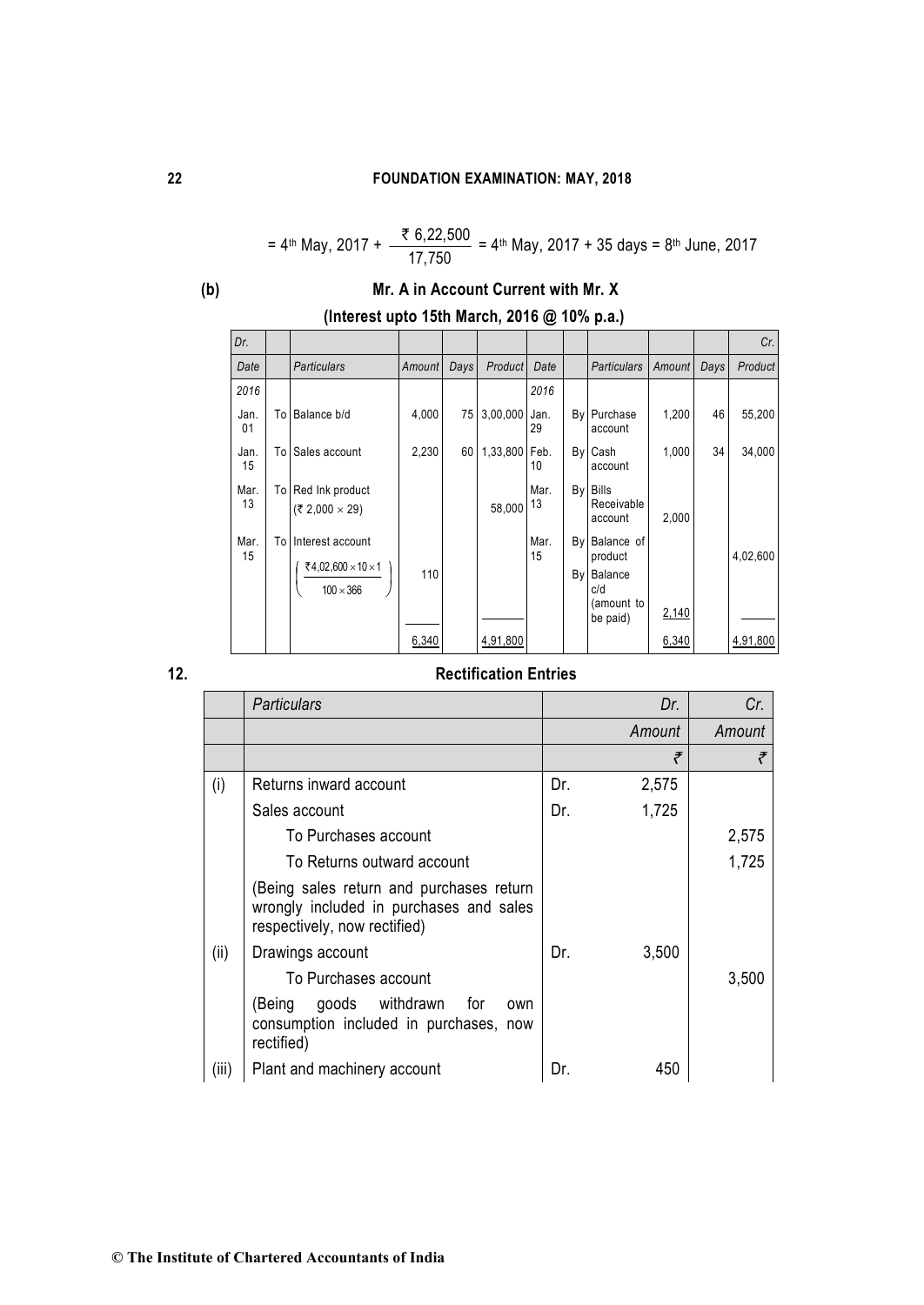|      | To Wages account                                                                                         |     |     | 450 |
|------|----------------------------------------------------------------------------------------------------------|-----|-----|-----|
|      | (Being wages paid for installation of plant<br>and machinery wrongly debited to wages,<br>now rectified) |     |     |     |
| (iv) | Advertisement expenses account                                                                           | Dr. | 825 |     |
|      | To Purchases account                                                                                     |     |     | 825 |
|      | Being free samples distributed for publicity<br>out of purchases, now rectified)                         |     |     |     |

## **Trading and Profit and Loss Account of Mr. XYZ**

## **for the year ended 31st March, 2017**

|              | × |
|--------------|---|
| I<br>I<br>۰, |   |

|    | Dr.                            |                |          |    |                                             |            | Cr.      |
|----|--------------------------------|----------------|----------|----|---------------------------------------------|------------|----------|
|    |                                |                | Amount   |    |                                             |            | Amount   |
|    |                                | ₹              | ₹        |    |                                             | ₹          | ₹        |
| To | Opening stock                  |                | 32,250   | By | Sales                                       | 2,13,57    |          |
| To | Purchases                      | 1,53,100       |          |    | Less: Sales return                          | 5<br>2,575 | 2,11,000 |
|    | Purchases<br>Less:<br>return   | 1,725          | 1,51,375 | By | Closing stock                               |            |          |
| To | Carriage inward                |                | 1,125    |    | $\frac{100}{2} \times \frac{100}{2}$<br>100 |            | 1,25,000 |
| To | Wages                          |                | 11,715   |    | ₹80,000×<br>80<br>80                        |            |          |
| To | Gross profit c/d               |                | 1,39,535 |    |                                             |            |          |
|    |                                |                | 3,36,000 |    |                                             |            | 3,36,000 |
| To | <b>Salaries</b>                |                | 22,550   | By | Gross profit b/d                            |            | 1,39,535 |
| To | Rent                           |                | 4,300    | By | debts<br><b>Bad</b><br>recovered            |            | 450      |
| To | Advertisement expenses         |                | 4,175    |    |                                             |            |          |
| To | Printing<br>and<br>stationery  |                | 1,250    |    |                                             |            |          |
| To | <b>Bad debts</b>               |                | 1,100    |    |                                             |            |          |
| To | Carriage outward               |                | 1,350    |    |                                             |            |          |
| To | Provision for doubtful debts   |                |          |    |                                             |            |          |
|    | 5% of ₹1,20,000                | 6,000          |          |    |                                             |            |          |
|    | Less: Existing provision 3,200 |                | 2,800    |    |                                             |            |          |
|    | To Provision<br>for            | discount<br>on |          |    |                                             |            |          |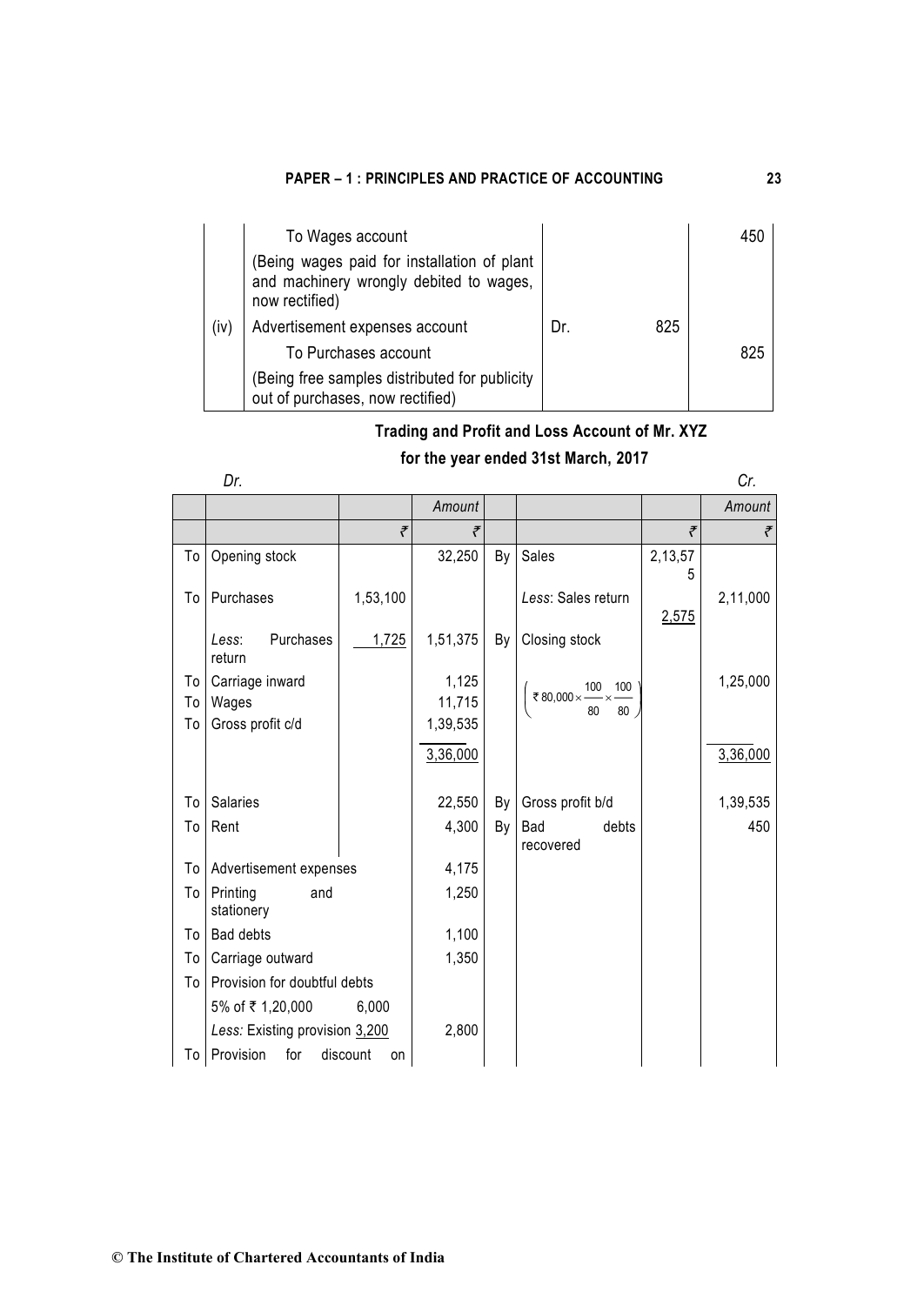|    | debtors                          |          |  |  |          |
|----|----------------------------------|----------|--|--|----------|
|    | 2.5% of ₹1,14,000<br>2,850       |          |  |  |          |
|    | Less: Existing provision 1,375   | 1,475    |  |  |          |
| To | Depreciation:                    |          |  |  |          |
|    | Plant and machinery<br>3,000     |          |  |  |          |
|    | Furniture and fittings<br>1,025  | 4,025    |  |  |          |
| To | Office expenses                  | 10,160   |  |  |          |
| To | Interest on loan                 | 3,000    |  |  |          |
| To | Net profit                       |          |  |  |          |
|    | (Transferred to capital account) |          |  |  |          |
|    |                                  | 83,800   |  |  |          |
|    |                                  | 1,39,985 |  |  | 1.39.985 |

**Balance Sheet of Mr. XYZ as on 31st March, 2017**

|                     |          | Amount   |                                      |     |          | Amount   |
|---------------------|----------|----------|--------------------------------------|-----|----------|----------|
| Liabilities         | ₹        | ₹        | Assets                               |     | ₹        | ₹        |
| Capital             | 65,000   |          | Plant and machinery                  |     | 20,000   |          |
| account             |          |          |                                      |     |          |          |
| Add: Net profit     | 83,800   |          | Less: Depreciation                   |     | 3,000    | 17,000   |
|                     | 1,48,800 |          | Furniture and fittings               |     | 10,250   |          |
| Less:               | 11,500   | 1,37,300 | Less: Depreciation                   |     | 1,025    | 9,225    |
| Drawings            |          |          |                                      |     |          |          |
| Bank overdraft      |          | 80,000   | Closing stock                        |     |          | 1,25,000 |
| Sundry              |          | 47,500   | Sundry debtors                       |     | 1,20,000 |          |
| creditors           |          |          |                                      |     |          |          |
| Payable<br>salaries |          | 2,450    | Provision<br>Less:<br>doubtful debts | for | 6,000    |          |
|                     |          |          | Provision<br>for<br>bad              |     |          |          |
|                     |          |          | debts                                |     | 2,850    | 1,11,150 |
|                     |          |          | Prepaid rent                         |     |          | 300      |
|                     |          |          | Cash in hand                         |     |          | 1,450    |
|                     |          |          | Cash at bank                         |     |          | 3,125    |
|                     |          | 2,67,250 |                                      |     |          | 2,67,250 |

# **13. (a) Profit and Loss Appropriation Account**

**for the year ended 31st December, 2017**

| To   Interest on capital |  | By Net<br>b/d | profit 1,59,000 |
|--------------------------|--|---------------|-----------------|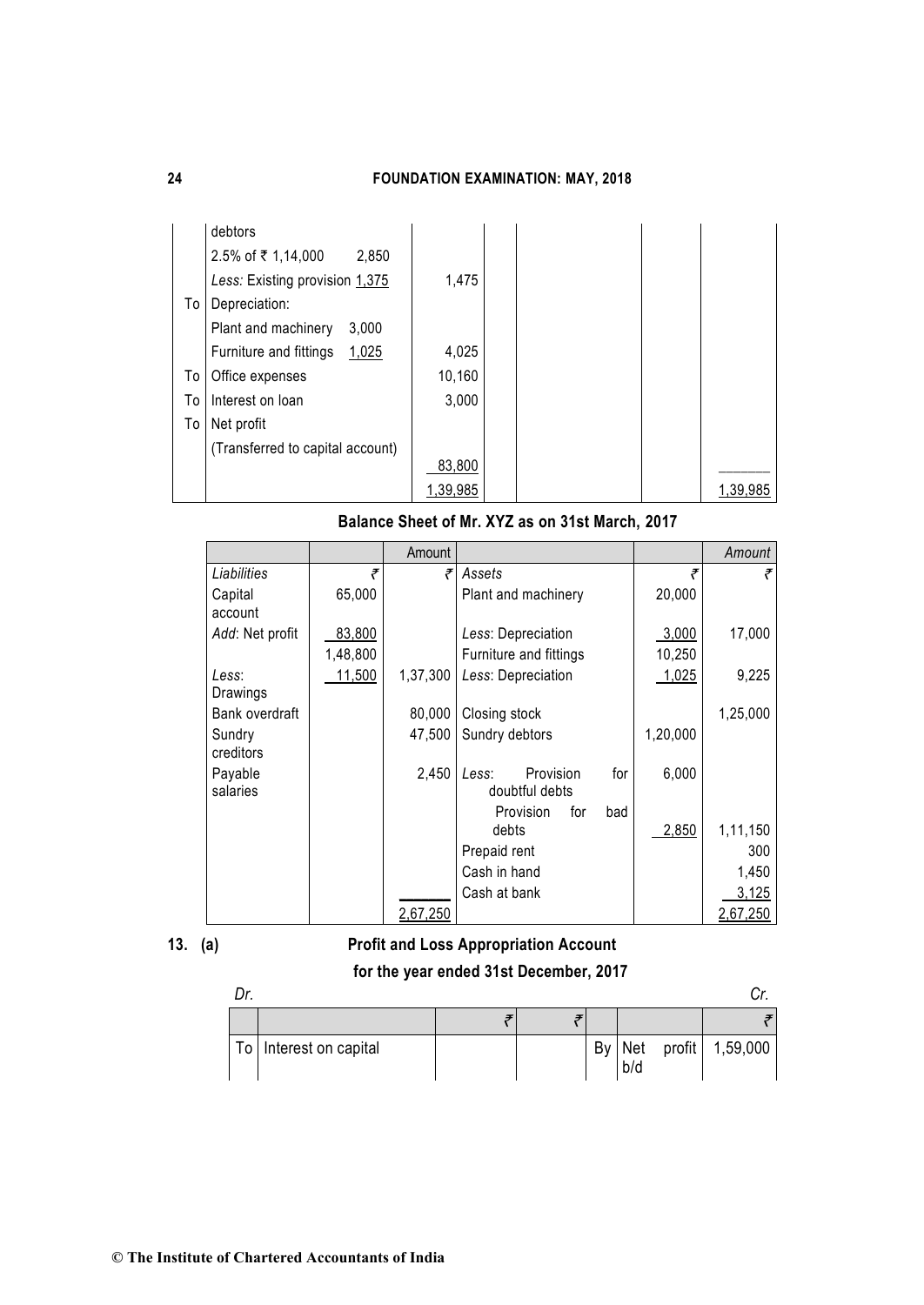|    | A (5% of ₹ 3,20,000)                                        | 16,000 |          |  |          |
|----|-------------------------------------------------------------|--------|----------|--|----------|
|    | B (5% of ₹ 2,00,000)                                        | 10,000 |          |  |          |
|    | $C$ (5% of ₹ 1,60,000)                                      | 8,000  | 34,000   |  |          |
| To | Partners'<br>capital<br>accounts:                           |        |          |  |          |
|    | [profit (₹ 1,59,000<br>₹ 34,000) transferred]               |        |          |  |          |
|    | A $\begin{pmatrix} 5 \\ 10 \end{pmatrix}$ of ₹1,25,000      | 62,500 |          |  |          |
|    | Less: Transferred to C                                      | 5,000  | 57,500   |  |          |
|    | B $\left(\begin{array}{c} 3 \\ \frac{1}{10}$ of ₹1,25,000   |        | 37,500   |  |          |
|    | C $\left(\begin{array}{c} 2 \\ 10 \end{array}$ of ₹1,25,000 | 25,000 |          |  |          |
|    | Add: Transferred from A                                     | 5,000  | 30,000   |  |          |
|    |                                                             |        | 1,59,000 |  | 1,59,000 |

## **(b) (i) Capitalisation Method:**

Total Capitalised Value of the firm

 $=$   $\frac{1}{\text{Normal Rate of Return}}$  Profit Average 100 = 7,50,000 20 <u>₹ 1,50,000 $\times$ 100</u>  $=$  ₹ ×

Goodwill = Total Capitalised Value of Business – Capital Employed

 $=$  ₹ 7,50,000  $-$  ₹ 5,00,000 [i.e., ₹ 3,00,000 (J) + ₹ 2,00,000 (K)]

Goodwill =  $\bar{\tau}$  2,50,000

### **(ii) Super Profit Method:**

Normal Profit = Capital Employed x  $20/100 = ₹ 1,00,000$ 

Average Profit =  $\overline{z}$  1,50,000

Super Profit = Average profit – Normal Profit

=₹ 1,50,000 – ₹ 1,00,000 = ₹ 50,000

Goodwill = Super Profit x Number of years' purchase

= ₹ 50,000 x 2 = ₹ 1,00,000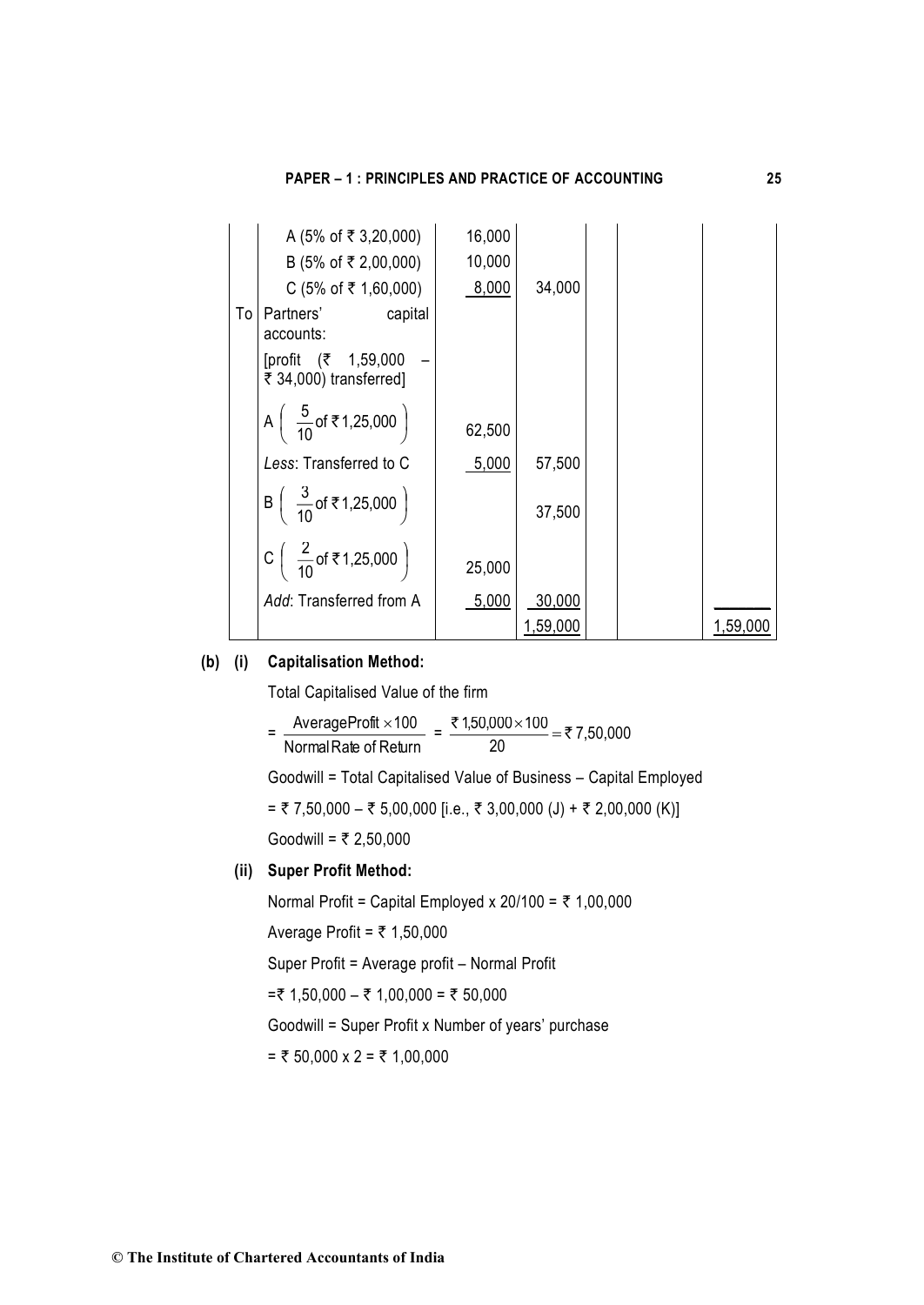| Date  |    | <b>Particulars</b>                                            | ₹      | Date  |    | <b>Particulars</b>                                | ₹      |
|-------|----|---------------------------------------------------------------|--------|-------|----|---------------------------------------------------|--------|
| 2017  |    |                                                               |        | 2017  |    |                                                   |        |
| April | To | Plant & Machinery                                             | 6,000  | April | By | Land<br>and<br>building                           | 6,000  |
|       | To | Stock of goods                                                | 2,000  |       | By | Sundry<br>creditors                               | 2,000  |
|       | To | Provision for bad and<br>doubtful debts                       | 550    |       | By | Cash & Bank -<br>Joint life Policy<br>surrendered | 7,550  |
|       | To | Capital<br>accounts<br>(profit on revaluation<br>transferred) |        |       |    |                                                   |        |
|       |    | Mr. P (2/7)<br>2,000                                          |        |       |    |                                                   |        |
|       |    | Mr. Q (3/7) 3,000                                             |        |       |    |                                                   |        |
|       |    | Mr. R (2/7) 2,000                                             | 7,000  |       |    |                                                   |        |
|       |    |                                                               | 15,550 |       |    |                                                   | 15,550 |

## **14. (a) Revaluation Account**

## **(b) Partners' Capital Accounts**

| Dr.                | Cr.                                     |        |        |                        |    |                                                                               |        |             |             |  |  |
|--------------------|-----------------------------------------|--------|--------|------------------------|----|-------------------------------------------------------------------------------|--------|-------------|-------------|--|--|
| <b>Particulars</b> |                                         | P      | Q      | R                      |    | <b>Particulars</b>                                                            | P      | Q           | R           |  |  |
|                    |                                         | (7)    | (7)    | $\left(\vec{z}\right)$ |    |                                                                               | (7)    | $(\vec{z})$ | $(\vec{v})$ |  |  |
| To                 | P's<br>Capital<br>A/c - goodwill        |        | 1,000  | 3,000                  | By | Balance b/d                                                                   | 20,000 | 30,000      | 20,000      |  |  |
| To                 | Cash & bank<br>A/c - (50%<br>dues paid) | 13,000 |        |                        | By | Revaluation<br>A/c                                                            | 2,000  | 3,000       | 2,000       |  |  |
| To                 | P's Loan A/c<br>(50%<br>transfer)       | 13,000 |        |                        | By | R's<br>&<br>Q<br>Capital A/cs<br>- goodwill                                   | 4,000  |             |             |  |  |
| Т٥                 | Balance c/d                             |        | 35,000 | 35,000                 | By | Cash & bank<br>A/c - amount<br>brought<br><i>in</i><br>(Balancing<br>figures) |        | 3,000       | 16,000      |  |  |
|                    |                                         | 26,000 | 36,000 | 38,000                 |    |                                                                               | 26,000 | 36,000      | 38,000      |  |  |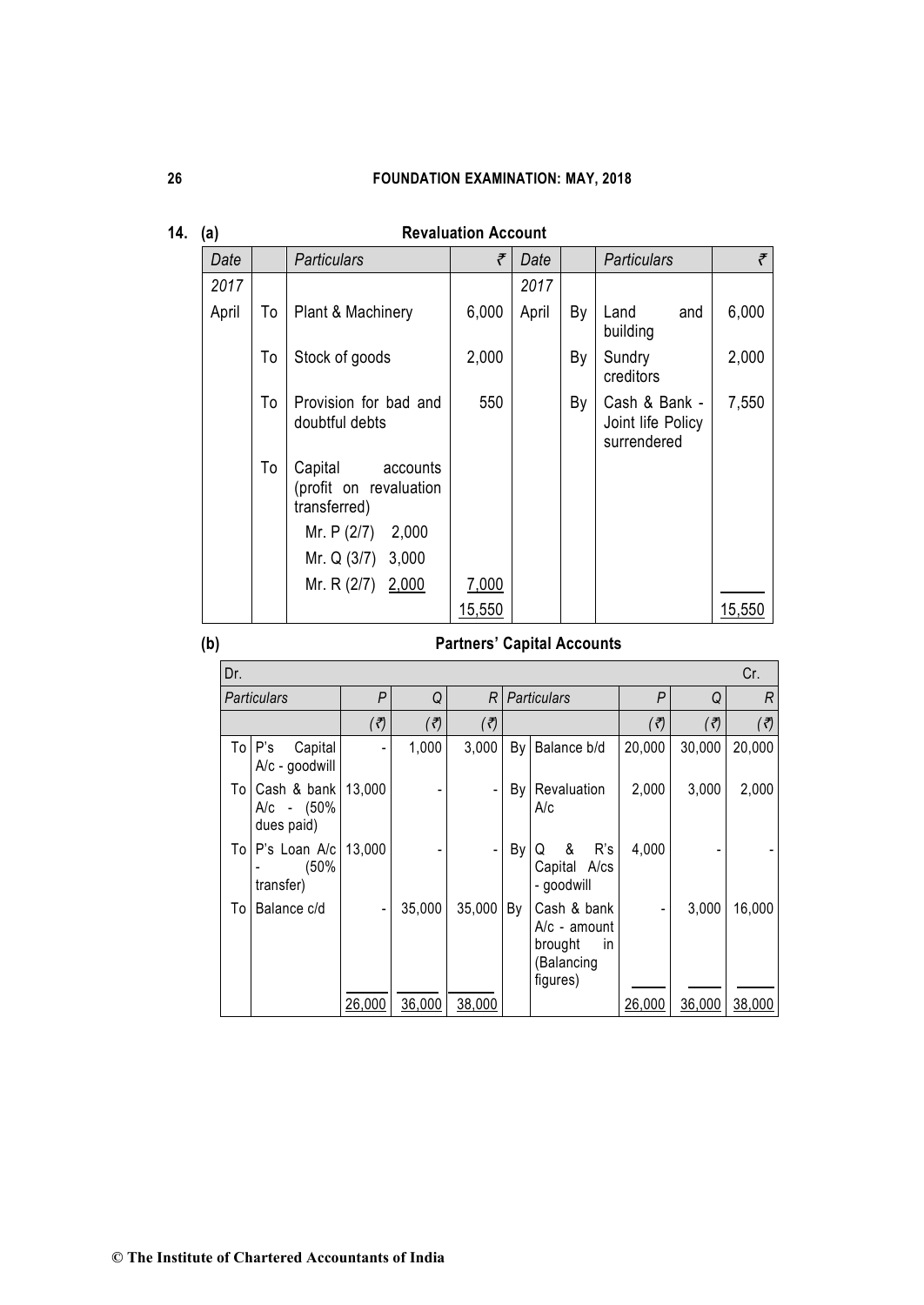| ×,      |  |
|---------|--|
|         |  |
| ×<br>۰. |  |
| ×<br>۰. |  |

## **(c) Cash and Bank Account**

|    | <b>Particulars</b>                                             | ₹      |                                       | <b>Particulars</b> |        |  |
|----|----------------------------------------------------------------|--------|---------------------------------------|--------------------|--------|--|
| Т٥ | Balance b/d                                                    | 7,000  | P's Capital A/c - 50% dues paid<br>By |                    | 13,000 |  |
| Т٥ | Revaluation $A/c$ –<br>surrender value of<br>joint life policy | 7,550  | By                                    | Balance b/d        | 20,550 |  |
| To | Q's Capital A/c                                                | 3,000  |                                       |                    |        |  |
| To | R's Capital A/c                                                | 16,000 |                                       |                    |        |  |
|    |                                                                | 33,550 |                                       |                    | 33,550 |  |

## **(d) Balance Sheet of M/s Q & R as on 01.04.2017**

| Liabilities               |                                    | ₹      | Assets                                 |        | ₹      |
|---------------------------|------------------------------------|--------|----------------------------------------|--------|--------|
| Partners' Capital account |                                    |        | Land and Building                      | 30,000 |        |
| Mr. Q                     | 35,000<br>Add: Appreciation<br>20% |        |                                        | 6,000  | 36,000 |
| Mr. R                     | 35,000                             | 70,000 | Plant & Machinery                      | 20,000 |        |
| Mr. P's Loan account      |                                    | 13,000 | Less: Depreciation<br>30%              | 6,000  | 14,000 |
| <b>Sundry Creditors</b>   |                                    | 8,000  | Stock of goods                         | 12,000 |        |
|                           |                                    |        | Less:revalued                          | 2,000  | 10,000 |
|                           |                                    |        | <b>Sundry Debtors</b>                  | 11,000 |        |
|                           |                                    |        | Less: Provision<br>for<br>bad debts 5% | 550    | 10,450 |
|                           |                                    |        | &<br>Bank<br>Cash                      |        |        |
|                           |                                    |        | balances                               |        | 20,550 |
|                           |                                    | 91,000 |                                        |        | 91,000 |

## **Working Notes:**

| Adjustment for Goodwill:                       |        |
|------------------------------------------------|--------|
| Goodwill of the firm                           | 14.000 |
| Mr. P's Share $(2/7)$                          | 4,000  |
| Gaining ratio of Q & R;                        |        |
| $Q = \frac{1}{2} - \frac{3}{7} = \frac{1}{14}$ |        |
| $R = \frac{1}{2} - \frac{2}{7} = \frac{3}{14}$ |        |
| $Q:R = 1:3$                                    |        |

Therefore, Q will bear –  $\frac{1}{4} \times 4000$  or ₹1,000

R will bear =  $\frac{3}{4}$  × 4000 or ₹3,000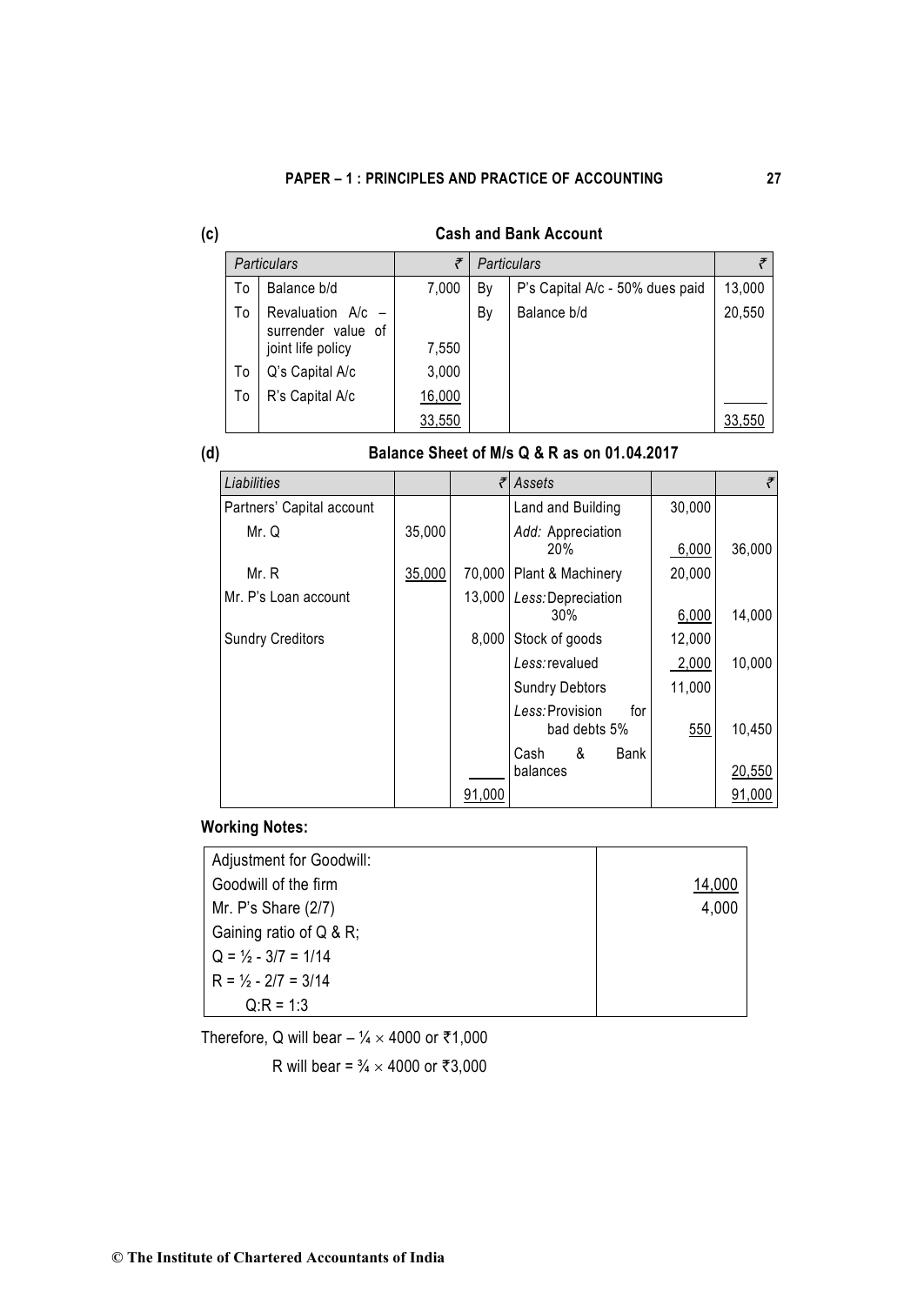## **15. Smith Library Society**

# **Income and Expenditure Account**

## **for the year ended 31st March, 2018**

| Dr.      |                                                             |                 |                    |          |                                                                              |                    | Cr.             |
|----------|-------------------------------------------------------------|-----------------|--------------------|----------|------------------------------------------------------------------------------|--------------------|-----------------|
|          | Expenditure                                                 | ₹               |                    | ₹ Income |                                                                              |                    | ₹               |
| To<br>To | Electric charges<br>Postage and stationary                  |                 | 7,200 By<br>5,000  |          | Entrance fee (25% of<br>₹ 30,000)                                            |                    | 7,500           |
| To<br>To | Telephone charges<br>Rent<br>Add: Outstanding               | 88,000<br>4,000 | 5,000 By<br>92,000 |          | Membership<br>subscription<br>Less: Received in advance                      | 2,00,000<br>10,000 | 1,90,000        |
| To<br>To | <b>Salaries</b><br>Add: Outstanding<br>Depreciation (W.N.1) | 66,000<br>3,000 | 69,000             | By<br>By | Sale proceeds of old<br>papers<br>Hire of lecture hall                       |                    | 1,500<br>20,000 |
|          | Electrical fittings<br>Furniture                            | 15,000<br>5,000 |                    | By       | Interest on securities<br>(W.N.2)                                            | 8,000              |                 |
|          | <b>Books</b>                                                | 46,000          | 66,000             | By       | Add: Receivable<br>Deficit-<br>οf<br>excess<br>expenditure<br>over<br>income | 500                | 8,500<br>16,700 |
|          |                                                             |                 | 2,44,200           |          |                                                                              |                    | 2,44,200        |

## **Balance Sheet of Smith Library Society**

## **as on 31st March, 2018**

| Liabilities                         | ₹         | ₹        | Asset                               | ₹                   |                    |
|-------------------------------------|-----------|----------|-------------------------------------|---------------------|--------------------|
| Capital fund                        | 7,93,000  |          | <b>Electrical fittings</b>          | 1,50,000            |                    |
| Entrance<br>Add:<br>fees            | 22,500    |          | Less: Depreciation                  | (15,000)            | 1,35,000           |
|                                     | 8,15,500  |          | Furniture                           | 50,000              |                    |
| Less: Excess of<br>expenditure over |           |          | Less: Depreciation<br><b>Books</b>  | (5,000)<br>4,60,000 | 45,000             |
| income                              | (16, 700) | 7,98,800 |                                     |                     |                    |
| Outstanding<br>expenses:<br>Rent    | 4,000     |          | Less Depreciation<br>Investment:    | (46,000)            | 4,14,000           |
| <b>Salaries</b>                     | 3,000     | 7,000    | <b>Securities</b>                   | 1,90,000            |                    |
| Membership<br>in<br>subscription    |           |          | interest<br>Accrued<br>Cash at bank | 500                 | 1,90,500<br>20,000 |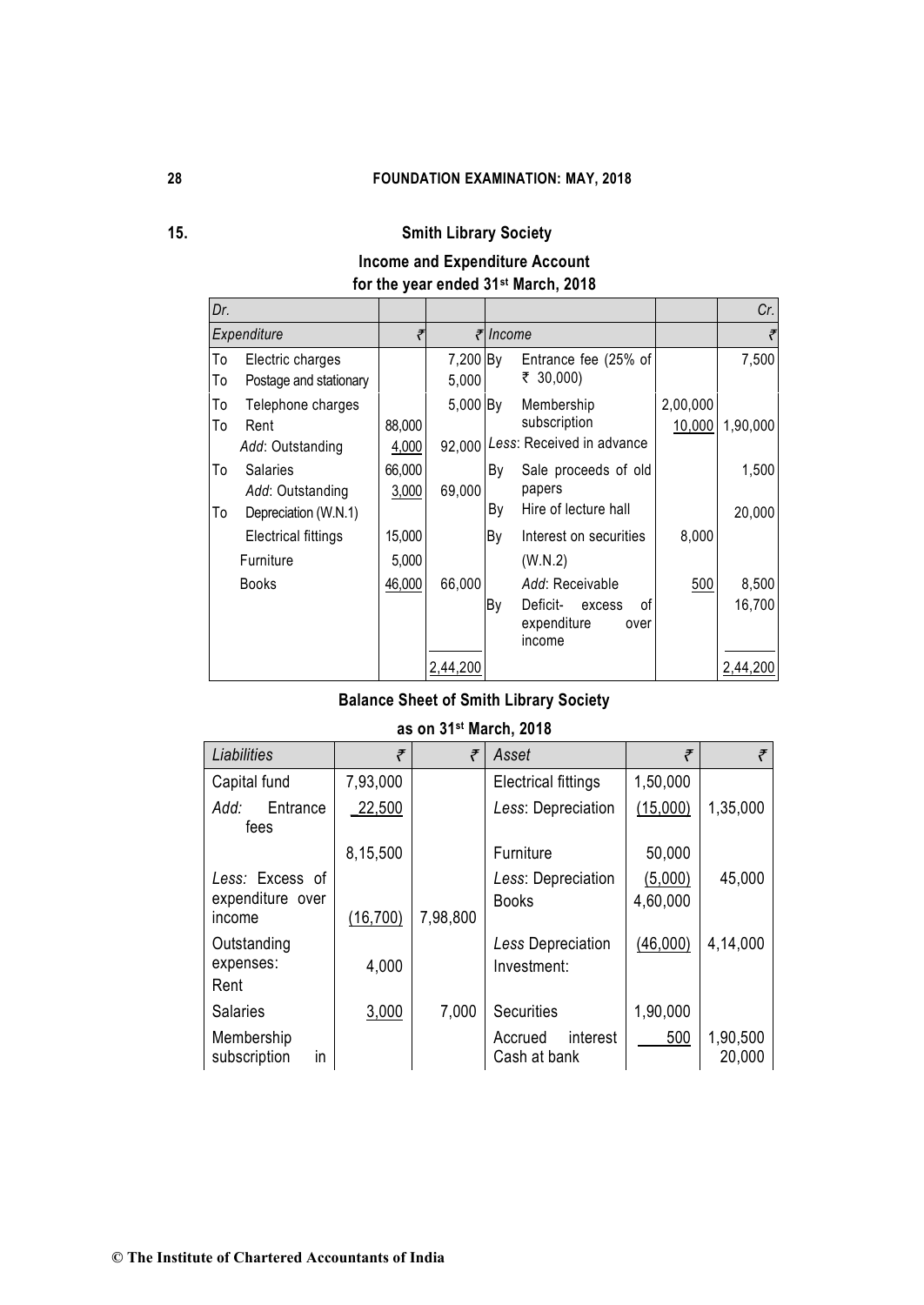| <b>PAPER – 1 : PRINCIPLES AND PRACTICE OF ACCOUNTING</b> |  |
|----------------------------------------------------------|--|
|                                                          |  |

| advance | 10,000       |              |          |  |
|---------|--------------|--------------|----------|--|
|         |              | Cash in hand | ,300     |  |
|         | 15.800<br>8. |              | 8.15.800 |  |

# **Working Notes:**

| 1. |    | <b>Depreciation</b>                                       |        |       |
|----|----|-----------------------------------------------------------|--------|-------|
|    |    | Electrical fittings 10% of ₹ 1,50,000                     | 15,000 |       |
|    |    | Furniture 10% of ₹ 50,000                                 | 5,000  |       |
|    |    | Books 10% of ₹4,60,000                                    | 46,000 |       |
|    | 2. | <b>Interest on Securities</b>                             |        |       |
|    |    | Interest @ 5% p.a. on $\bar{\tau}$ 1,50,000 for full year | 7,500  |       |
|    |    | Interest @ 5% p.a. on $\bar{\tau}$ 40,000 for half year   | 1,000  | 8,500 |
|    |    | Less: Received                                            |        |       |
|    |    | Receivable                                                |        | 500   |

| × |  |
|---|--|
|   |  |
|   |  |
|   |  |
|   |  |
|   |  |
|   |  |
|   |  |
|   |  |
|   |  |
|   |  |
|   |  |
|   |  |
|   |  |

## **16. Book of Pihu Limited**

## **Journal**

| Date | <b>Particulars</b>                    |     | L.F. | Debit    | Credit   |
|------|---------------------------------------|-----|------|----------|----------|
|      |                                       |     |      | Amount   | Amount   |
|      |                                       |     |      | (₹)      | (₹)      |
|      | Bank A/c                              | Dr. |      | 5,00,000 |          |
|      | To Equity Share Application A/c       |     |      |          | 5,00,000 |
|      | (Money received on applications for   |     |      |          |          |
|      | 2,00,000 shares $@72.50$ per share)   |     |      |          |          |
|      | Equity Share Application A/c          | Dr. |      | 5,00,000 |          |
|      | To Equity Share Capital A/c           |     |      |          | 5,00,000 |
|      | (Transfer of application money<br>on  |     |      |          |          |
|      | 2,00,000 shares to share capital)     |     |      |          |          |
|      | Equity Share Allotment A/c            | Dr. |      | 6,00,000 |          |
|      | To Equity Share Capital A/c           |     |      |          | 6,00,000 |
|      | (Amount due on the allotment<br>0f    |     |      |          |          |
|      | 2,00,000 shares $@ \t3$ per share)    |     |      |          |          |
|      | Bank A/c                              | Dr. |      | 6,00,000 |          |
|      | To Equity Share Allotment A/c         |     |      |          | 6,00,000 |
|      | (Allotment money received)            |     |      |          |          |
|      | Equity Share First Call A/c           | Dr. |      | 4,00,000 |          |
|      | To Equity Share Capital A/c           |     |      |          | 4,00,000 |
|      | Being first call made due on 2,00,000 |     |      |          |          |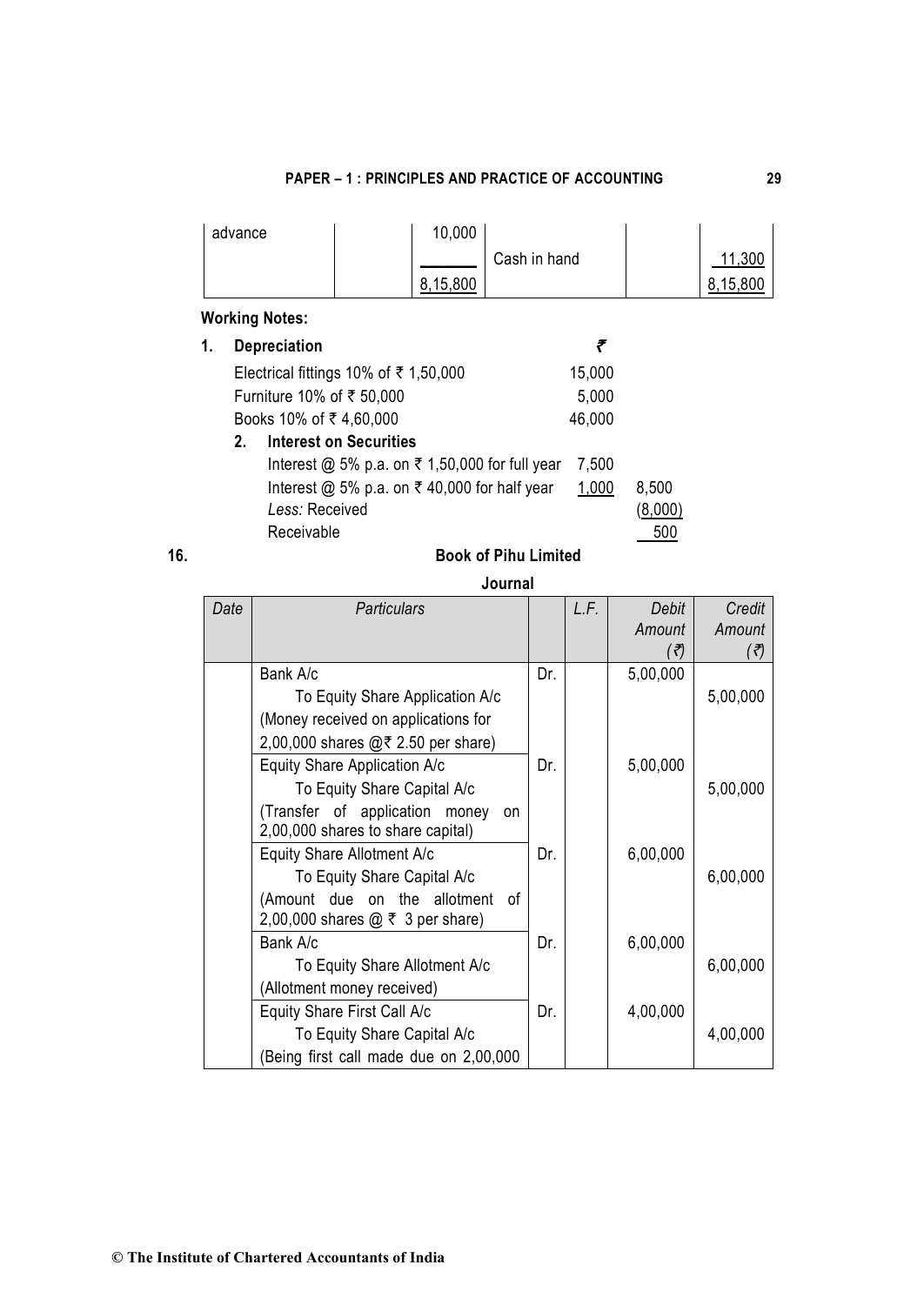| shares at ₹.2 per share))                                                                                                                    |                   |                             |                    |
|----------------------------------------------------------------------------------------------------------------------------------------------|-------------------|-----------------------------|--------------------|
| Bank A/c<br>To Equity Share First Call A/c<br>To Calls in Advance A/c                                                                        | Dr.               | 4,50,000                    | 4,00,000<br>50,000 |
| (Being first call money received along<br>with calls in advance on 20,000 shares<br>at ₹2.50 per share)                                      |                   |                             |                    |
| Equity Share Final Call A/c<br>To Equity Share capital A/c<br>(Being final call made due on 2,00,000<br>shares at ₹2.50 each)                | Dr.               | 5,00,000                    | 5,00,000           |
| Bank A/c<br>Calls in Advance /C<br>Calls in Arrears A/c<br>(Being final call received for 1,78,000<br>shares and calls in advance for 20,000 | Dr.<br>Dr.<br>Dr. | 4,45,000<br>50,000<br>5,000 | 5,00,000           |
| shares adjusted)<br>Interest on Calls in Advance A/c<br>To shareholders A/c                                                                  | Dr.               | 1,500                       | 1,500              |
| Being interest made due on calls in<br>advance of ₹50,000 at the rate of 12%<br>$p.a.$ )                                                     |                   |                             |                    |
| Shareholders A/c<br>To bank A/c<br>(Being payment of Interest made to                                                                        | Dr.               | 1,500                       | 1,500              |
| shareholders)<br>Shareholders A/c<br>To Interest on Calls in Arrears                                                                         | Dr.               | 83.34                       | 83.34              |
| A/c<br>(Being interest on calls in arrears made<br>due at the rate of 10%)                                                                   |                   |                             |                    |
| Bank A/c<br>To Calls in Arrears A/c<br>To Shareholders A/c<br>received<br>(Being<br>money<br>from                                            | Dr.               | 5,083.34                    | 5,000<br>83.34     |
| shareholder for calls in arrears and<br>interest thereupon)                                                                                  |                   |                             |                    |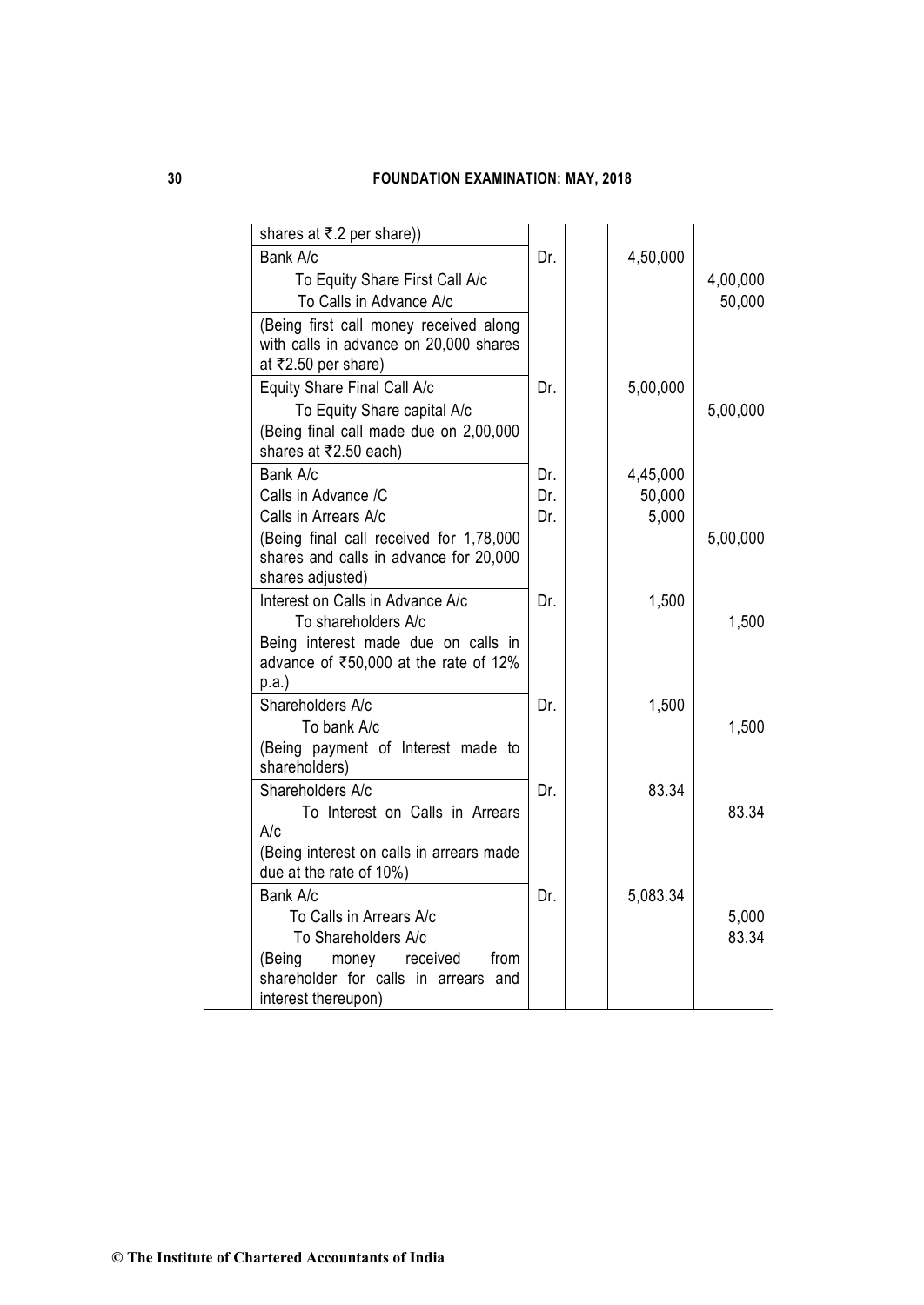## **17. In the books of Company**

## **Journal**

| Particulars                                                                                                                                                              |     | Dr.<br>₹ | Cr.<br>₹ |
|--------------------------------------------------------------------------------------------------------------------------------------------------------------------------|-----|----------|----------|
| Preference Share Capital A/c (4,000 x ₹75)                                                                                                                               | Dr. | 3,00,000 |          |
| To Preference Share Allotment A/c                                                                                                                                        |     |          | 1,00,000 |
| To Preference Share First Call A/c                                                                                                                                       |     |          | 1,00,000 |
| To Forfeited Share A/c                                                                                                                                                   |     |          | 1,00,000 |
| (Being the forfeiture of 4,000 preference shares ₹75<br>each being called up for non-payment of allotment<br>and first call money as per Board's Resolution No<br>dated) |     |          |          |
| Bank A/c (3,000 x ₹65)                                                                                                                                                   | Dr. | 1,95,000 |          |
| Forfeited Shares A/c $(3,000 \times \overline{5}10)$                                                                                                                     | Dr. | 30,000   |          |
| To Preference Share Capital A/c                                                                                                                                          |     |          | 2,25,000 |
| (Being re-issue of 3,000 shares at ₹ 65 per share<br>paid-up as ₹ 75 as per Board's Resolution<br>$No$ dated $)$                                                         |     |          |          |
| Forfeited Shares A/c                                                                                                                                                     | Dr. | 45,000   |          |
| To Capital Reserve A/c (Note 1)                                                                                                                                          |     |          | 45,000   |
| (Being profit on re-issue transferred to                                                                                                                                 |     |          |          |
| Capital/Reserve)                                                                                                                                                         |     |          |          |

## **Working Note:**

| Calculation of amount to be transferred to Capital Reserve |         |
|------------------------------------------------------------|---------|
| Forfeited amount per share =₹ 1,00,000/4,000 = ₹ 25        |         |
| Loss on re-issue =₹ 75 – ₹ 65                              | $= 710$ |
| Surplus per share re-issued                                | ₹ 15    |

Transferred to capital Reserve  $\bar{\tau}$  15 x 3,000 =  $\bar{\tau}$  45,000.

| ۰. | ٠<br>٧<br>٠<br>٦ |  |
|----|------------------|--|
|    | ×<br>۰.          |  |

## **18. In the books of Riya Company Ltd.**

## **Journal Entries**

| <b>Date</b> | <b>Particulars</b>            |     | Dr.       | Cr.       |
|-------------|-------------------------------|-----|-----------|-----------|
|             |                               |     | 子         |           |
| (a)         | Bank A/c                      | Dr. | 45,00,000 |           |
|             | To Debentures Application A/c |     |           | 45,00,000 |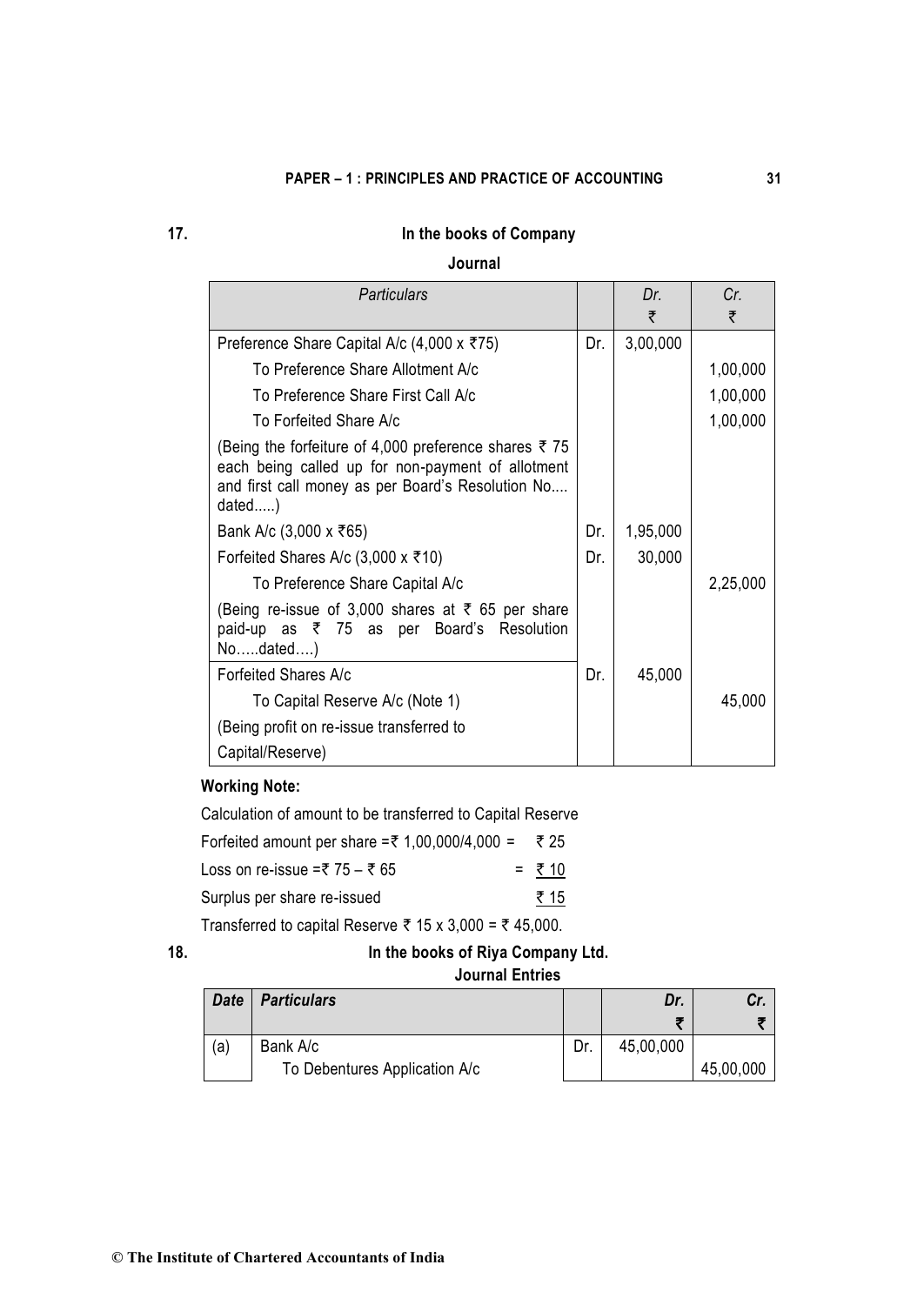|     | Being the application money received on<br>10,000 debentures @ ₹ 450 each)                 |     |           |           |
|-----|--------------------------------------------------------------------------------------------|-----|-----------|-----------|
|     | Debentures Application A/c                                                                 | Dr. | 45,00,000 |           |
|     | Discount on issue of Debentures A/c                                                        | Dr. | 5,00,000  |           |
|     | To 14% Debentures A/c                                                                      |     |           | 50,00,000 |
|     | Being the issue of 10,000 14% Debentures<br>90% as per Board's Resolution<br>@<br>Nodated  |     |           |           |
| (b) | Fixed Assets A/c                                                                           | Dr. | 20,00,000 |           |
|     | To Vendor A/c                                                                              |     |           | 20,00,000 |
|     | (Being the purchase of fixed assets from<br>vendor)                                        |     |           |           |
|     | Vendor A/c                                                                                 | Dr. | 20,00,000 |           |
|     | Discount on Issue of Debentures A/c                                                        | Dr. | 5,00,000  |           |
|     | To 14% Debentures A/c                                                                      |     |           | 25,00,000 |
|     | Being the issue of debentures of $\bar{\tau}$<br>25,00,000 to vendor to satisfy his claim) |     |           |           |
| (c) | Bank A/c                                                                                   | Dr. | 20,00,000 |           |
|     | To Bank Loan A/c (See Note)                                                                |     |           | 20,00,000 |
|     | (Being a loan of ₹ 20,00,000 taken from                                                    |     |           |           |
|     | bank by issuing debentures of ₹25,00,000 as<br>collateral security)                        |     |           |           |

**Note:** No entry is made in the books of account of the company at the time of making issue of such debentures. In the "Notes to Accounts" of Balance Sheet, the fact that the debentures being issued as collateral security and outstanding are shown by a note under the liability secured.

**19.** (i) Current Ratio =  $\frac{64164M \times 6666}{\text{Current Liabilities}} = \frac{(1,10,000)}{30,000} = 11:3 \text{ or } 3.67:1$  $1,10,000$ CurrentLiabilitie s CurrentAssets =  $\frac{\bar{\mathfrak{r}}~1,10,000}{\bar{\mathfrak{r}}~30.000}$  = ₹

Current Assets= Closing Inventory + Other Current Assets

 $= ₹ 10,000 + ₹ 1,00,000 = ₹ 1,10,000$ 

(ii) Debt to Equity Ratio 
$$
= \frac{\text{Long term Debt}}{\text{Sharholders' Equity}}
$$

$$
= \frac{Debentures}{Share Capital + Profit}
$$

$$
= \frac{\frac{1}{5}60,000}{\frac{1}{5}2,50,000} = 0.24:1
$$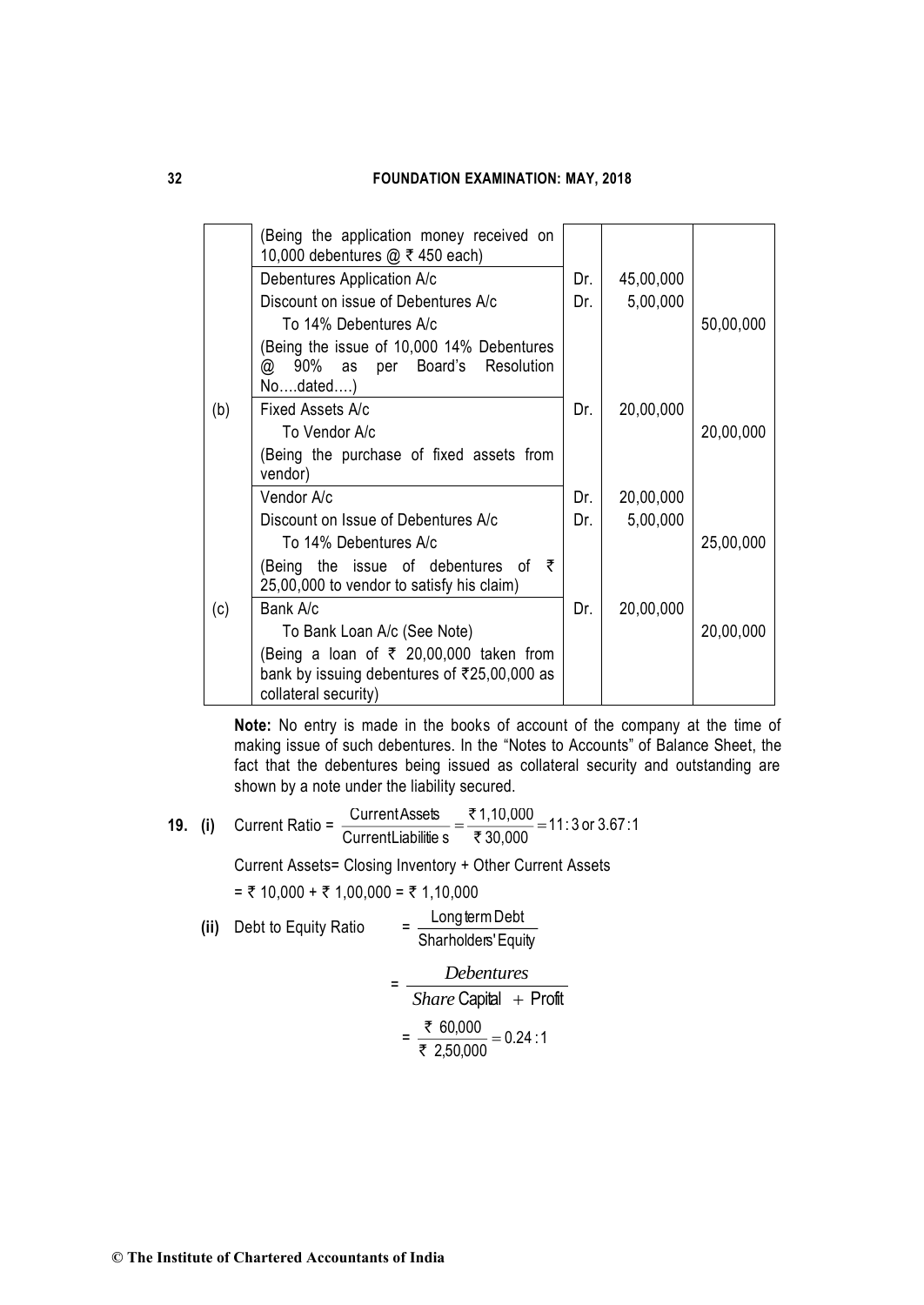- **20. (i) Fundamental Accounting Assumptions**: Fundamental accounting assumptions underlie the preparation and presentation of financial statements. They are usually not specifically stated because their acceptance and use are assumed. Disclosure is necessary if they are not followed. The Institute of Chartered Accountants of India issued Accounting Standard (AS) 1 on 'Disclosure of Accounting Policies' according to which the following have been generally accepted as fundamental accounting assumptions:
	- 1. *Going concern:* The enterprise is normally viewed as a going concern, i.e. as continuing operations for the foreseeable future. It is assumed that the enterprise has neither the intention nor the necessity of liquidation or of curtailing materially the scale of the operations.
	- 2. *Consistency:* It is assumed that accounting policies are consistent from one period to another.
	- 3. *Accrual:* Guidance Note on 'Terms used in Financial Statements' defines accrual basis of accounting as "the method of recording transactions by which revenue, costs, assets and liabilities are reflected in the accounts in the period in which they accrue." The accrual 'basis of accounting' includes considerations relating to deferrals, allocations, depreciation and amortisation. Financial statements prepared on the accrual basis inform users not only of past events involving the payment and receipt of cash but also of obligations to pay cash in future and of resources that represent cash to be received in the future. Hence, they provide the type of information about past transactions and other events that is most useful to users in making economic decisions. Accrual basis is also referred to as mercantile basis of accounting.

## **(ii) Objectives of preparing Trial Balance**

The preparation of trial balance has the following objectives:

- 1 *Checking of the arithmetical accuracy of the accounting entries:* Trial Balance enables one to establish whether the posting and other accounting processes have been carried out without committing arithmetical errors. In other words, the trial balance helps to establish the arithmetical accuracy of the books.
- 2. *Basis for preparation of financial statements:* Trial Balance forms the basis for preparing financial statements such as the Income Statement and the Balance Sheet. The Trial Balance represents all transactions relating to different accounts in a summarized form for a particular period. In case, the Trial Balance is not prepared, it will be almost impossible to prepare the financial statements to know the profit or loss made by the business during a particular period or its financial position on a particular date.
- 3. *Summarized ledger:* Trial Balance contains the ledger balances on a particular date. Thus, the entire ledger is summarized in the form of a Trial Balance. The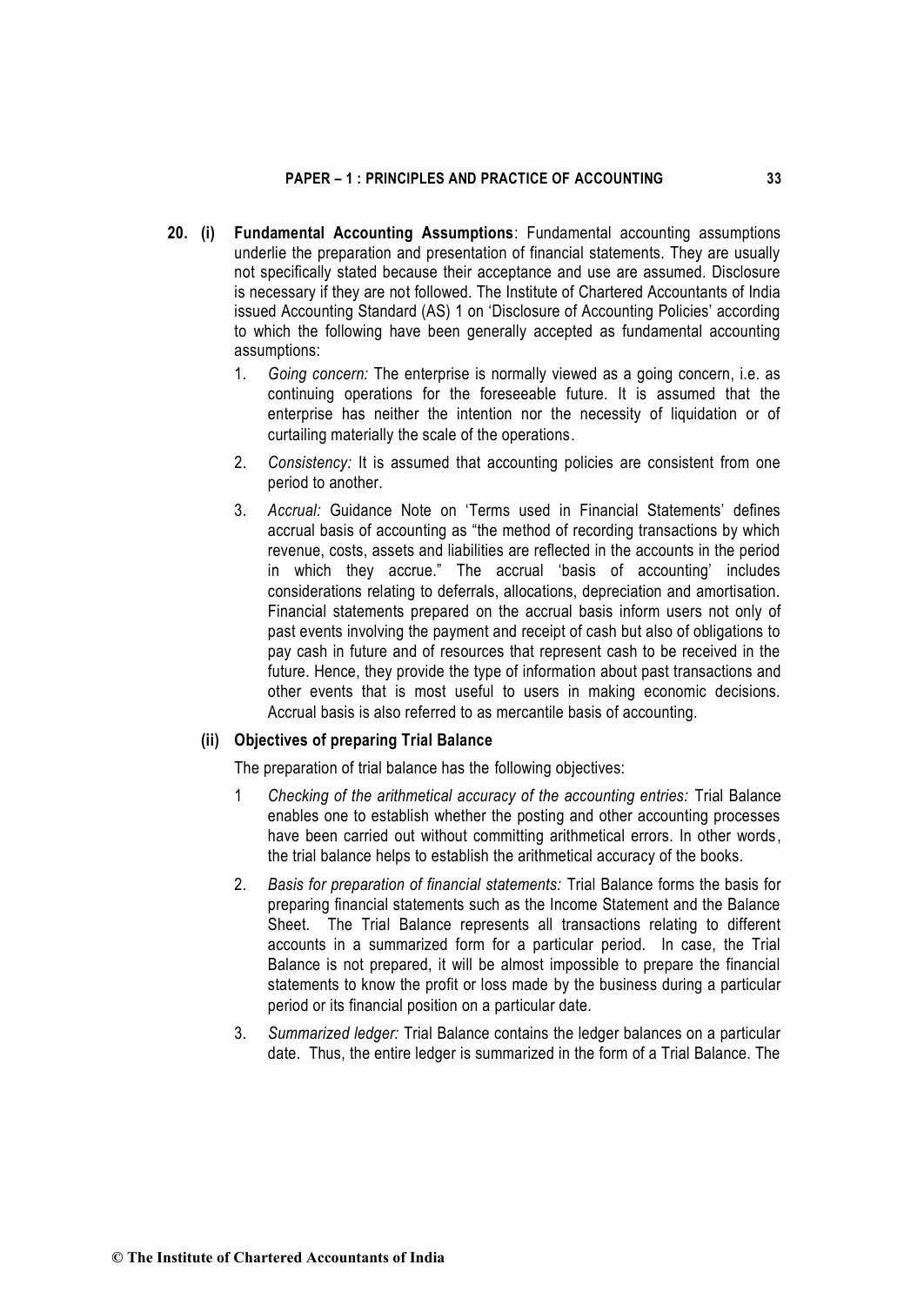position of a particular account can be judged simply by looking at the Trial Balance. The ledger may be seen only when details regarding the accounts are required.

- **(iii)** Accounting conventions emerge out of accounting practices, commonly known as accounting principles, adopted by various organizations over a period of time. These conventions are derived by usage and practice. The accountancy bodies of the world may change any of the convention to improve the quality of accounting information. Accounting conventions need not have universal application.
- **(iv) Machine Hour Rate method of calculating depreciation**: Where it is practicable to keep a record of the actual running hours of each machine, depreciation may be calculated on the basis of hours that the concerned machinery worked. Under machine hour rate method of calculating depreciation, the life of a machine is not estimated in years but in hours. Thus depreciation is calculated after estimating the total number of hours that machine would work during its whole life; however, it may have to be varied from time to time, on a consideration of the changes in the economic and technological conditions which might take place, to ensure that the amount provided for depreciation corresponds to that considered appropriate in the changed circumstances. Proper records are maintained for running hours of the machine and depreciation is computed accordingly. For example, the cost of a machine is  $\overline{510,00,000}$  and life of the machine is estimated at 50,000 hours. The hourly depreciation will be calculated as follows:

 $\begin{array}{rcl} \text{Hourly Depreciation} & = \displaystyle \frac{\text{Total cost of Machine}}{\text{Estimated life of Machine}} \end{array}$  $= \frac{10,00,000}{50,000 \text{ hours}}$ `10,00,000  $= 720$  per hour If the machine runs for say, 2,000 hours in a particular period, depreciation for the period will be 2,000 hours  $\times \bar{\tau}$  20 =  $\bar{\tau}$  40,000.

**(v) Distinction between Trade bill and Accommodation bill**

- (a) Trade bills are usually drawn to facilitate trade transmission, that is, these bills are meant to finance actual purchase and sale of goods. On the other hand, an accommodation bill is one which is drawn, accepted or endorsed for the purpose of arranging financial accommodation for one or more interested parties.
- (b) On discount of a trade bill, full amount is retained by the drawer. In an accommodation bill however, the amount may be shared by the drawer and the drawee in an agreed ratio.
- (c) Trade bill is drawn for some consideration while accommodation bill is drawn